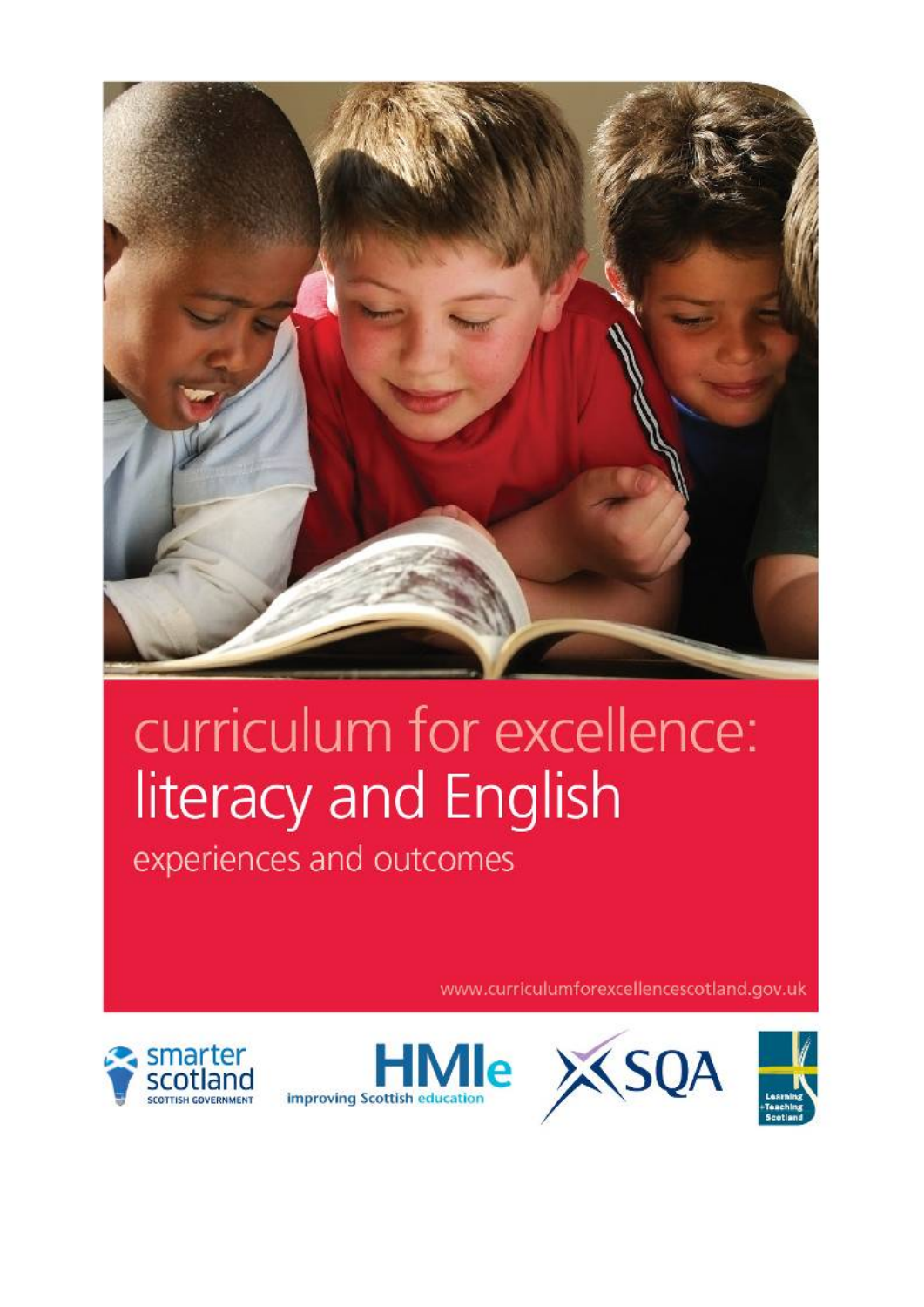## **Literacy and English Experiences and outcomes**

The development of literacy skills plays an important role in all learning.

## **I develop and extend my literacy skills when I have opportunities to:**

- communicate, collaborate and build relationships
- reflect on and explain my literacy and thinking skills, using feedback to help me improve and sensitively provide useful feedback for others
- engage with and create a wide range of texts<sup>1</sup> in different media, taking advantage of the opportunities offered by ICT
- develop my understanding of what is special, vibrant and valuable about my own and other cultures and their languages
- explore the richness and diversity of language<sup>2</sup>, how it can affect me, and the wide range of ways in which I and others can be creative
- extend and enrich my vocabulary through listening, talking, watching and reading.

## **In developing my English language skills:**

- I engage with a wide range of texts and am developing an appreciation of the richness and breadth of Scotland's literary and linguistic heritage
- I enjoy exploring and discussing word patterns and text structures.

 $1$  Texts are defined in the principles and practice paper. They will include texts which are relevant to all areas of learning, and examples of writing by Scottish authors which relate to the history, heritage and culture of Scotland. They may also include writing in Scots, and Gaelic in translation.

 $^2$  The languages of Scotland will include the languages which children and young people bring to the classroom and other settings.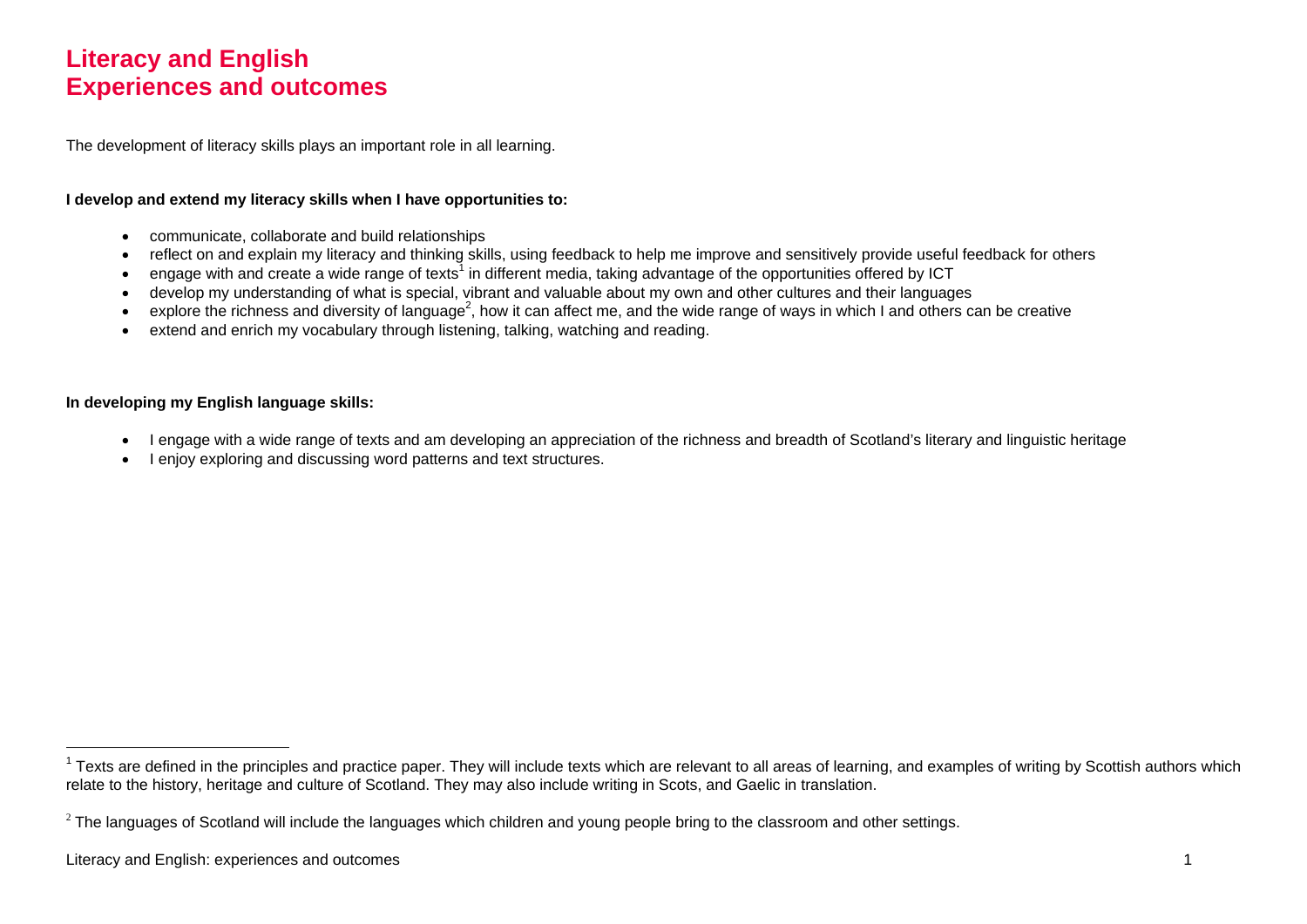| <b>Listening and talking</b>                                                                                                                                  |                                                                                                                                                                                                                                                                                                                                                                                                                                                                                                                                                             |                                                                                             |                                                                                                                                                                                                             |                                                                                                                                                                                                                                                             |                                                                                                                                                     |
|---------------------------------------------------------------------------------------------------------------------------------------------------------------|-------------------------------------------------------------------------------------------------------------------------------------------------------------------------------------------------------------------------------------------------------------------------------------------------------------------------------------------------------------------------------------------------------------------------------------------------------------------------------------------------------------------------------------------------------------|---------------------------------------------------------------------------------------------|-------------------------------------------------------------------------------------------------------------------------------------------------------------------------------------------------------------|-------------------------------------------------------------------------------------------------------------------------------------------------------------------------------------------------------------------------------------------------------------|-----------------------------------------------------------------------------------------------------------------------------------------------------|
|                                                                                                                                                               | <b>Early</b>                                                                                                                                                                                                                                                                                                                                                                                                                                                                                                                                                | <b>First</b>                                                                                | <b>Second</b>                                                                                                                                                                                               | <b>Third</b>                                                                                                                                                                                                                                                | <b>Fourth</b>                                                                                                                                       |
| <b>Enjoyment and</b><br>choice<br>- within a motivating and<br>challenging environment,<br>developing an awareness<br>of the relevance of texts<br>in my life | I enjoy exploring and<br>playing with the<br>patterns and sounds<br>of language, and can<br>use what I learn. <sup>3</sup><br>丰<br>LIT 0-01a / LIT<br>0-11a /LIT 0-20a<br>I enjoy exploring and<br>choosing stories and<br>other texts to watch,<br>read or listen to, and<br>can share my likes<br>and dislikes.<br>$\clubsuit$<br>$LIT$ 0-01b / $LIT$<br>$0-11b$<br>I enjoy exploring<br>events and characters<br>in stories and other<br>texts, sharing my<br>thoughts in different<br>ways.<br>$\left  \mathbf{\pmb{\ast}} \right $<br><b>LIT 0-01c</b> | certain sources.<br>to create texts of my choice.<br>$ \hat{\mathbf{n}}  \hat{\mathbf{z}} $ | I regularly select and listen to or watch texts which I<br>enjoy and find interesting, and I can explain why I prefer<br>I regularly select subject, purpose, format and resources<br>LIT 1-01a / LIT 2-01a | and interest, and I can express how well they meet my<br>needs and expectations, and I can give reasons, with<br>evidence, for my personal response.<br>I can regularly select subject, purpose, format and<br>my own style.<br>$\left  \mathbf{f} \right $ | I regularly select and listen to or watch texts for enjoyment<br>resources to create texts of my choice, and am developing<br>LIT 3-01a / LIT 4-01a |

Literacy and English: experiences and outcomes 2  $3$  The literacy experiences and outcomes which are the responsibility of all teachers are shown in italics.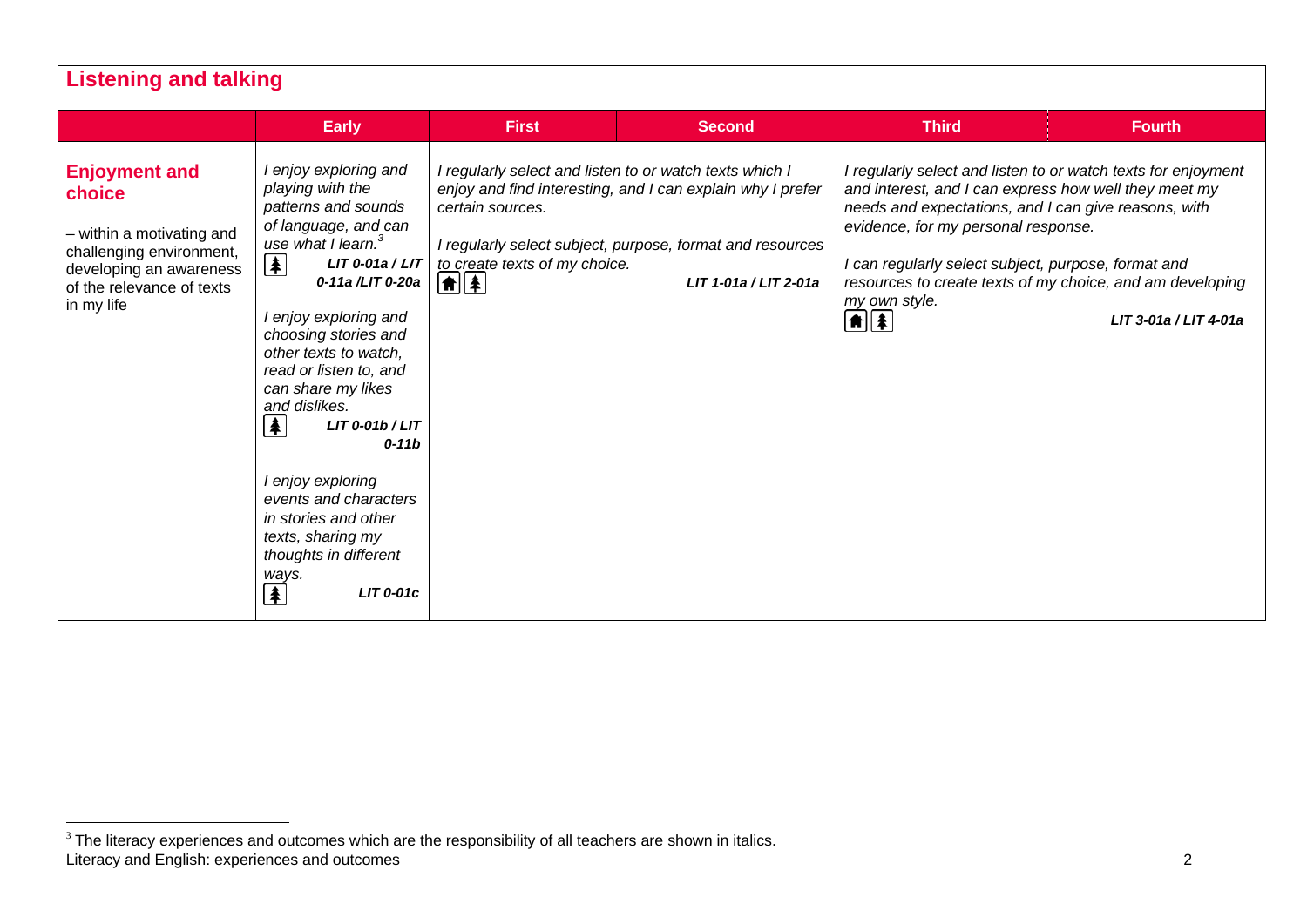|                                                                                                                                          | <b>Early</b>                                                                                                                                                                                                  | <b>First</b>                                                                                                                                                                                                     | <b>Second</b>                                                                                                                                                                                                                                             | <b>Third</b>                                                                                                                                                                                                                                                                                                                                                  | <b>Fourth</b>                                                                                                                                                                                                                                                                                                                                                                                                      |
|------------------------------------------------------------------------------------------------------------------------------------------|---------------------------------------------------------------------------------------------------------------------------------------------------------------------------------------------------------------|------------------------------------------------------------------------------------------------------------------------------------------------------------------------------------------------------------------|-----------------------------------------------------------------------------------------------------------------------------------------------------------------------------------------------------------------------------------------------------------|---------------------------------------------------------------------------------------------------------------------------------------------------------------------------------------------------------------------------------------------------------------------------------------------------------------------------------------------------------------|--------------------------------------------------------------------------------------------------------------------------------------------------------------------------------------------------------------------------------------------------------------------------------------------------------------------------------------------------------------------------------------------------------------------|
| <b>Tools for listening</b><br>and talking<br>- to help me when<br>interacting or presenting<br>within and beyond my<br>place of learning | As I listen and talk in<br>different situations, I<br>am learning to take<br>turns and am<br>developing my<br>awareness of when to<br>talk and when to listen.<br>$\clubsuit$<br>$LIT 0-02a$ / ENG<br>$0-03a$ | When I engage with<br>others, I know when<br>and how to listen,<br>when to talk, how<br>much to say, when to<br>ask questions and how<br>to respond with<br>respect.<br>$\left  \mathbf{f} \right $<br>LIT 1-02a | When I engage with others, I<br>can respond in ways<br>appropriate to my role, show<br>that I value others'<br>contributions and use these<br>to build on thinking.<br>$\left  \mathbf{f} \right $<br>LIT 2-02a                                           | When I engage with others, I<br>can make a relevant<br>contribution, encourage<br>others to contribute and<br>acknowledge that they have<br>the right to hold a different<br>opinion.<br>I can respond in ways<br>appropriate to my role and<br>use contributions to reflect<br>on, clarify or adapt thinking.<br>$\left  \frac{1}{2} \right $<br>$LIT$ 3-02a | When I engage with others I<br>can make a relevant<br>contribution, ensure that<br>everyone has an opportunity<br>to contribute and encourage<br>them to take account of<br>others' points of view or<br>alternative solutions.<br>can respond in ways<br>appropriate to my role,<br>exploring and expanding on<br>contributions to reflect on,<br>clarify or adapt thinking.<br>$\boxed{\textbf{f}}$<br>LIT 4-02a |
|                                                                                                                                          |                                                                                                                                                                                                               | am exploring how<br>pace, gesture,<br>expression, emphasis<br>and choice of words<br>are used to engage<br>others, and I can use<br>what I learn.<br>$\left  \frac{1}{2} \right $<br><b>ENG 1-03a</b>            | I can recognise how the<br>features of spoken language<br>can help in communication,<br>and I can use what I learn.<br>I can recognise different<br>features of my own and<br>others' spoken language.<br>$\left  \mathbf{f} \right $<br><b>ENG 2-03a</b> | Having explored and<br>analysed the features of<br>spoken language, I can use<br>these, adopting an<br>appropriate register to suit<br>my purpose and audience.<br>11 1<br><b>ENG 3-03a</b>                                                                                                                                                                   | Having explored and<br>analysed the features of<br>spoken language, I can use<br>these independently,<br>adopting and sustaining an<br>appropriate register to suit<br>my purpose and audience.<br>$\left  \mathbf{f} \right $ $\left  \mathbf{f} \right $<br><b>ENG 4-03a</b>                                                                                                                                     |

٦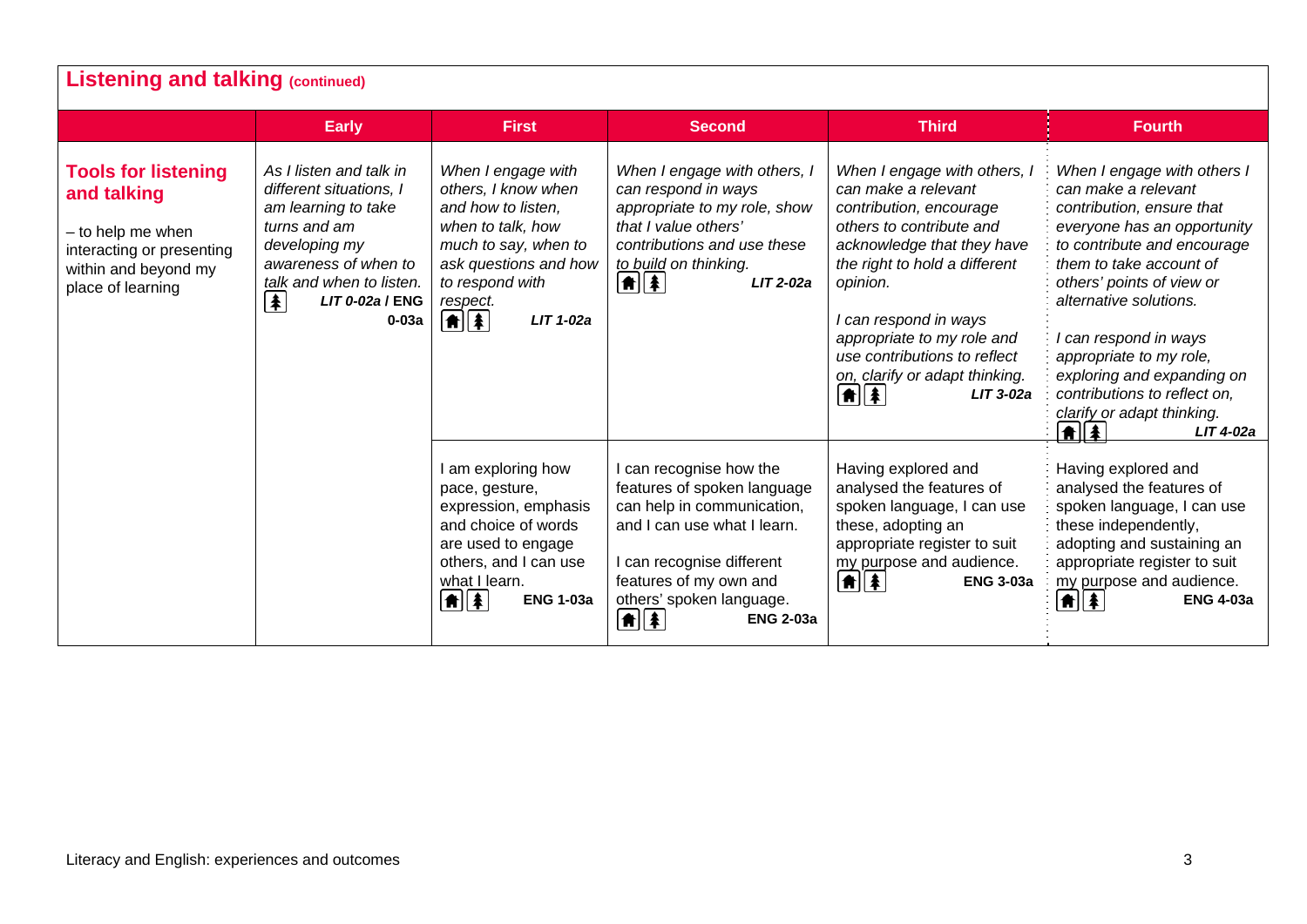|                                                                                                                                                                                       | <b>Early</b>                                                                                                                                          | <b>First</b>                                                                                                                                                                                                         | <b>Second</b>                                                                                                                                                                                                                                                                                                    | <b>Third</b>                                                                                                                                                                                                                                                                                                                                                                                          | <b>Fourth</b>                                                                                                                                                                                                                                                                                                                                              |
|---------------------------------------------------------------------------------------------------------------------------------------------------------------------------------------|-------------------------------------------------------------------------------------------------------------------------------------------------------|----------------------------------------------------------------------------------------------------------------------------------------------------------------------------------------------------------------------|------------------------------------------------------------------------------------------------------------------------------------------------------------------------------------------------------------------------------------------------------------------------------------------------------------------|-------------------------------------------------------------------------------------------------------------------------------------------------------------------------------------------------------------------------------------------------------------------------------------------------------------------------------------------------------------------------------------------------------|------------------------------------------------------------------------------------------------------------------------------------------------------------------------------------------------------------------------------------------------------------------------------------------------------------------------------------------------------------|
| <b>Finding and using</b><br>information<br>- when listening to,<br>watching and talking<br>about texts with<br>increasingly complex<br>ideas, structures and<br>specialist vocabulary | I listen or watch for<br>useful or interesting<br>information and I use<br>this to make choices<br>or learn new things.<br>$\clubsuit$<br>$LIT$ 0-04a | As I listen or watch, I<br>can identify and<br>discuss the purpose,<br>key words and main<br>ideas of the text, and<br>use this information for<br>a specific purpose.<br>$\left  \textbf{f} \right $<br>LIT 1-04a   | As I listen or watch, I can<br>identify and discuss the<br>purpose, main ideas and<br>supporting detail contained<br>within the text, and use this<br>information for different<br>purposes.<br>114<br>LIT 2-04a                                                                                                 | As I listen or watch, I can:<br>identify and give an<br>$\bullet$<br>accurate account of the<br>purpose and main<br>concerns of the text, and<br>can make inferences<br>from key statements<br>identify and discuss<br>similarities and<br>differences between<br>different types of text<br>use this information for<br>different purposes.<br>$\boxed{\textcolor{red}{\blacklozenge}}$<br>LIT 3-04a | As I listen or watch, I can:<br>clearly state the purpose<br>and main concerns of a<br>text and make inferences<br>from key statements<br>compare and contrast<br>different types of text<br>gather, link and use<br>information from different<br>sources and use this for<br>different purposes.<br>$\parallel \uparrow \parallel \uparrow$<br>LIT 4-04a |
|                                                                                                                                                                                       |                                                                                                                                                       | As I listen or watch, I<br>am learning to make<br>notes under given<br>headings and use<br>these to understand<br>what I have listened to<br>or watched and create<br>new texts.<br>$\boxed{\textbf{f}$<br>LIT 1-05a | As I listen or watch, I can<br>make notes, organise these<br>under suitable headings and<br>use these to understand<br>ideas and information and<br>create new texts, using my<br>own words as appropriate.<br>$\begin{array}{c c c c c} \hline \textbf{a} & \textbf{b} & \textbf{b} \end{array}$<br>$LIT$ 2-05a | As I listen or watch, I can make notes and organise these to<br>develop thinking, help retain and recall information, explore<br>issues and create new texts, using my own words as<br>appropriate.<br>∈∎                                                                                                                                                                                             | LIT 3-05a / LIT 4-05a                                                                                                                                                                                                                                                                                                                                      |
|                                                                                                                                                                                       |                                                                                                                                                       | I can select ideas and<br>relevant information,<br>organise these in a<br>logical sequence and<br>use words which will<br>be interesting and/or<br>useful for others.<br>$\boxed{\textbf{f}}$<br>LIT 1-06a           | I can select ideas and<br>relevant information,<br>organise these in an<br>appropriate way for my<br>purpose and use suitable<br>vocabulary for my audience.<br>$  \hat{\bm{\pi}}  \hat{\bm{z}}  $<br>LIT 2-06a                                                                                                  | I can independently select ideas and relevant information for<br>different purposes, organise essential information or ideas<br>and any supporting detail in a logical order, and use suitable<br>vocabulary to communicate effectively with my audience.<br>$\boxed{\textbf{f}$<br>LIT 3-06a / LIT 4-06a                                                                                             |                                                                                                                                                                                                                                                                                                                                                            |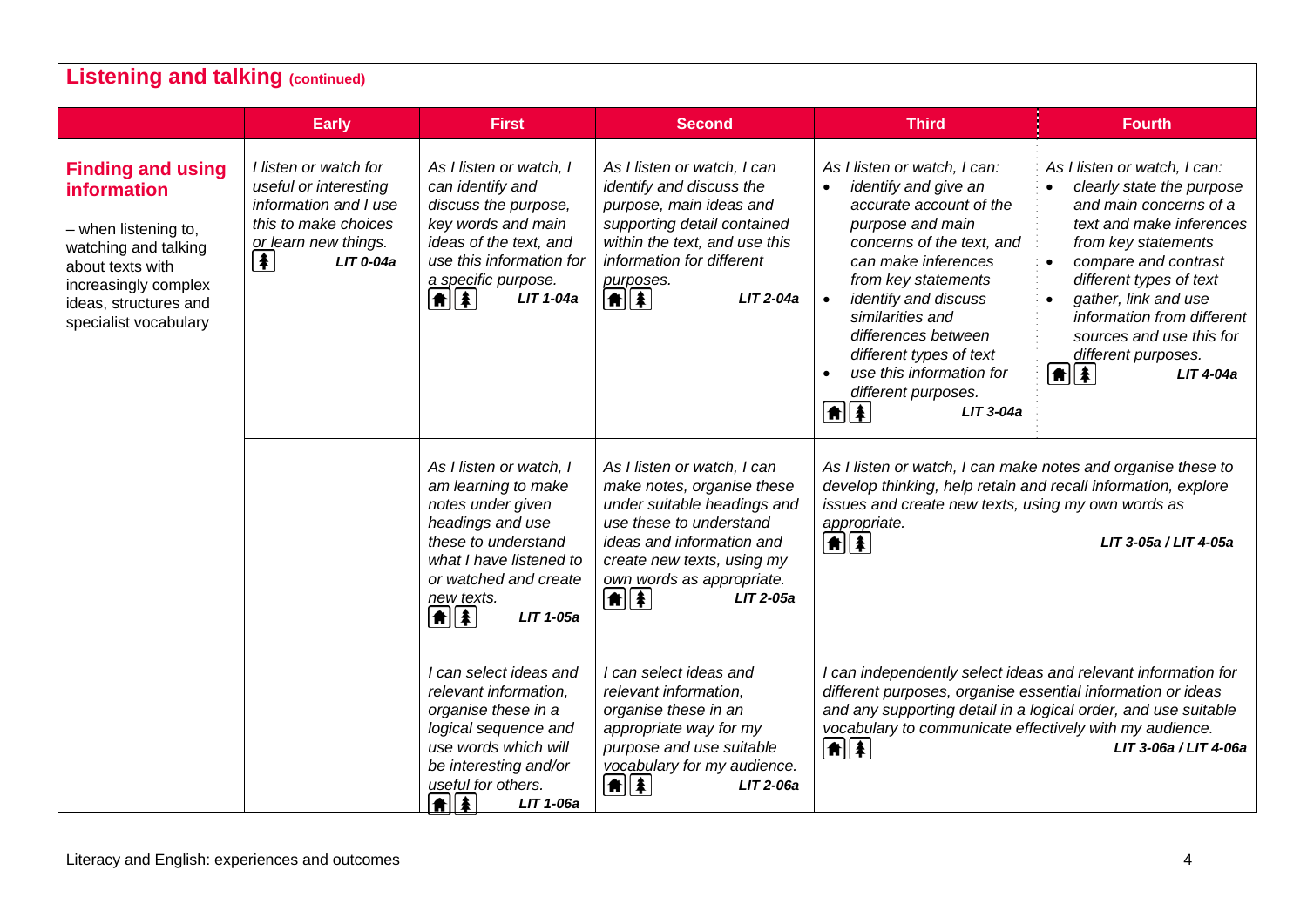| <b>Listening and talking (continued)</b>                                                                                                                                         |                                                                                                                                                                                                              |                                                                                                                                                                                                 |                                                                                                                                                                                                                                                                                  |                                                                                                                                                                                                                                                         |                                                                                                                                                                                                                                                   |  |  |
|----------------------------------------------------------------------------------------------------------------------------------------------------------------------------------|--------------------------------------------------------------------------------------------------------------------------------------------------------------------------------------------------------------|-------------------------------------------------------------------------------------------------------------------------------------------------------------------------------------------------|----------------------------------------------------------------------------------------------------------------------------------------------------------------------------------------------------------------------------------------------------------------------------------|---------------------------------------------------------------------------------------------------------------------------------------------------------------------------------------------------------------------------------------------------------|---------------------------------------------------------------------------------------------------------------------------------------------------------------------------------------------------------------------------------------------------|--|--|
|                                                                                                                                                                                  | <b>Early</b>                                                                                                                                                                                                 | <b>First</b>                                                                                                                                                                                    | <b>Second</b>                                                                                                                                                                                                                                                                    | <b>Third</b>                                                                                                                                                                                                                                            | <b>Fourth</b>                                                                                                                                                                                                                                     |  |  |
| Understanding,<br>analysing and<br>evaluating<br>- investigating and/or<br>appreciating texts with<br>increasingly complex<br>ideas, structures and<br>specialist vocabulary for | To help me<br>understand stories and<br>other texts, I ask<br>questions and link<br>what I am learning with<br>what I already know.<br>$\blacktriangle$<br>LIT 0-07a / LIT<br>$0 - 16a/$<br><b>ENG 0-17a</b> | I can show my<br>understanding of what<br>I listen to or watch by<br>responding to and<br>asking different kinds<br>of questions.<br>$ \hat{\mathbf{n}}  \hat{\mathbf{z}} $<br><b>LIT 1-07a</b> | I can show my understanding<br>of what I listen to or watch by<br>responding to literal,<br>inferential, evaluative and<br>other types of questions, and<br>by asking different kinds of<br>questions of my own.<br>$  \hat{\mathbf{n}}  \hat{\mathbf{z}}  $<br><b>LIT 2-07a</b> | can show my understanding<br>of what I listen to or watch by<br>commenting, with evidence,<br>on the content and form of<br>short and extended texts.<br>$\left  \mathbf{\hat{n}} \right $<br>$LIT 3-07a$                                               | I can show my understanding<br>of what I listen to or watch by<br>giving detailed, evaluative<br>comments, with evidence,<br>about the content and form of<br>short and extended texts.<br>$  \hat{\bm{\pi}}  \hat{\bm{z}}  $<br><b>LIT 4-07a</b> |  |  |
| different purposes                                                                                                                                                               |                                                                                                                                                                                                              | To help me develop an<br>informed view, I am<br>learning to recognise<br>the difference between<br>fact and opinion.<br>$\left  \mathbf{f} \right $<br>LIT 1-08a                                | To help me develop an<br>informed view, I can<br>distinguish fact from opinion,<br>and I am learning to<br>recognise when my sources<br>try to influence me and how<br>useful these are.<br>LIT 2-08a                                                                            | To help me develop an<br>informed view, I am learning<br>about the techniques used to<br>influence opinion and how to<br>assess the value of my<br>sources, and I can recognise<br>persuasion.<br>$  \hat{\mathbf{n}}  \hat{\mathbf{z}}  $<br>LIT 3-08a | To help me develop an<br>informed view, I can identify<br>some of the techniques used<br>to influence or persuade and<br>can assess the value of my<br>sources.<br>$  \hat{\mathbf{f}}  $<br>LIT 4-08a                                            |  |  |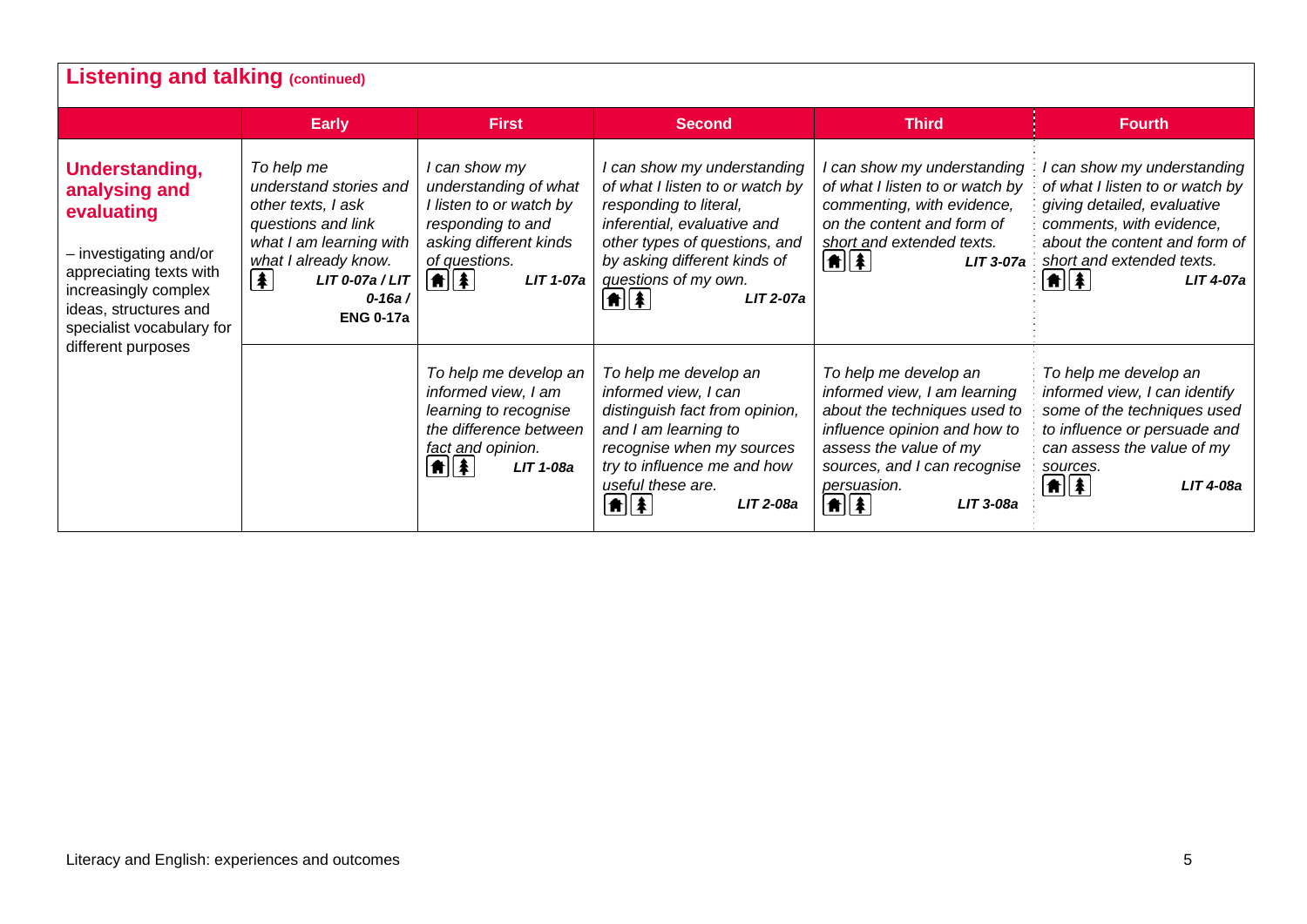|                                                                                                                                                                                                | <b>Early</b>                                                                                                                                                                                                                                                                                                                                                                                                                                 | <b>First</b>                                                                                                                                                                                                                                                   | <b>Second</b>                                                                                                                                                                                                                                                                                                                                                               | <b>Third</b>                                                                                                                                                                                                                                                                               | <b>Fourth</b>                                                                                                                                                                                                                                                                                    |
|------------------------------------------------------------------------------------------------------------------------------------------------------------------------------------------------|----------------------------------------------------------------------------------------------------------------------------------------------------------------------------------------------------------------------------------------------------------------------------------------------------------------------------------------------------------------------------------------------------------------------------------------------|----------------------------------------------------------------------------------------------------------------------------------------------------------------------------------------------------------------------------------------------------------------|-----------------------------------------------------------------------------------------------------------------------------------------------------------------------------------------------------------------------------------------------------------------------------------------------------------------------------------------------------------------------------|--------------------------------------------------------------------------------------------------------------------------------------------------------------------------------------------------------------------------------------------------------------------------------------------|--------------------------------------------------------------------------------------------------------------------------------------------------------------------------------------------------------------------------------------------------------------------------------------------------|
| <b>Creating texts</b><br>- applying the elements<br>others use to create<br>different types of short<br>and extended texts with<br>increasingly complex<br>ideas, structures and<br>vocabulary | Within real and<br>imaginary situations, I<br>share experiences and<br>feelings, ideas and<br>information in a way<br>that communicates my<br>message.<br>$\left  \frac{1}{2} \right $<br>LIT 0-09a<br>I enjoy exploring<br>events and characters<br>in stories and other<br>texts and I use what I<br>learn to invent my<br>own, sharing these<br>with others in<br><i>imaginative ways.</i><br>$\clubsuit$<br>LIT 0-09b / LIT<br>$0 - 31a$ | When listening and<br>talking with others for<br>different purposes, I<br>can exchange<br>information,<br>experiences,<br>explanations, ideas<br>and opinions, and<br>clarify points by asking<br>questions or by asking<br>others to say more.<br>$LIT$ 1-09a | When listening and talking<br>with others for different<br>purposes, I can:<br>share information,<br>$\bullet$<br>experiences and<br>opinions<br>explain processes and<br>$\bullet$<br>ideas<br>identify issues raised and<br>summarise main points<br>or findings<br>clarify points by asking<br>$\bullet$<br>questions or by asking<br>others to say more.<br>$LIT$ 2-09a | When listening and talking<br>with others for different<br>purposes, I can:<br>communicate<br>information, ideas or<br>opinions<br>explain processes,<br>$\bullet$<br>concepts or ideas<br>identify issues raised,<br>$\bullet$<br>summarise findings or<br>draw conclusions.<br>LIT 3-09a | When listening and talking<br>with others for different<br>purposes, I can:<br>communicate detailed<br>information, ideas or<br>opinions<br>explain processes,<br>concepts or ideas with<br>some relevant<br>supporting detail<br>sum up ideas, issues,<br>findings or conclusions.<br>LIT 4-09a |
|                                                                                                                                                                                                | As I listen and take<br>part in conversations<br>and discussions, I<br>discover new words<br>and phrases which I<br>use to help me<br>express my ideas,<br>thoughts and feelings.<br>$LIT$ 0-10a<br>丰                                                                                                                                                                                                                                        | I can communicate<br>clearly when engaging<br>with others within and<br>beyond my place of<br>learning, using<br>selected resources <sup>4</sup> as<br>required.<br>$\left  \mathbf{f} \right $<br>LIT 1-10a                                                   | and beyond my place of learning. I can communicate in a<br>clear, expressive way and I am learning to select and<br>organise resources independently.<br>$\frac{1}{2}$                                                                                                                                                                                                      | I am developing confidence when engaging with others within<br>LIT 2-10a / LIT 3-10a                                                                                                                                                                                                       | ' can communicate in a<br>clear, expressive manner<br>when engaging with others<br>within and beyond my place<br>of learning, and can<br>independently select and<br>organise appropriate<br>resources as required.<br>$\left  \frac{1}{2} \right $<br>$LIT$ 4-10a                               |

<sup>4</sup> This may include images, objects, audio, visual or digital resources.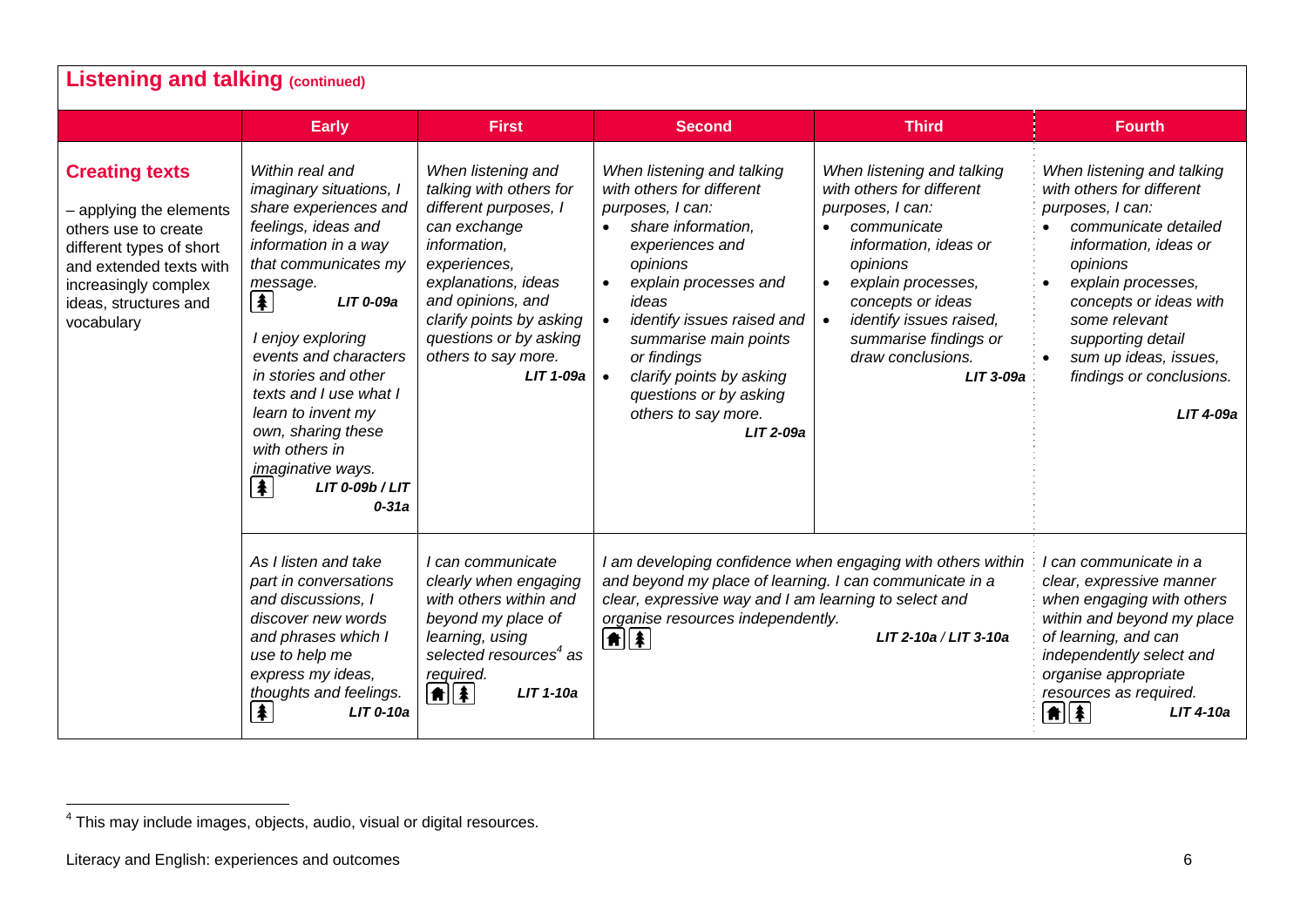| <b>Reading</b>                                                                                                                                                      |                                                                                                                                                                                                                                                                                                                                                            |                                                                                    |                                                                                                                                             |                                                                                                                                                                                                                                                                                                                                                      |                                                                                                                                                                                                                                                                                                                                                                             |
|---------------------------------------------------------------------------------------------------------------------------------------------------------------------|------------------------------------------------------------------------------------------------------------------------------------------------------------------------------------------------------------------------------------------------------------------------------------------------------------------------------------------------------------|------------------------------------------------------------------------------------|---------------------------------------------------------------------------------------------------------------------------------------------|------------------------------------------------------------------------------------------------------------------------------------------------------------------------------------------------------------------------------------------------------------------------------------------------------------------------------------------------------|-----------------------------------------------------------------------------------------------------------------------------------------------------------------------------------------------------------------------------------------------------------------------------------------------------------------------------------------------------------------------------|
|                                                                                                                                                                     | <b>Early</b>                                                                                                                                                                                                                                                                                                                                               | <b>First</b>                                                                       | <b>Second</b>                                                                                                                               | <b>Third</b>                                                                                                                                                                                                                                                                                                                                         | <b>Fourth</b>                                                                                                                                                                                                                                                                                                                                                               |
| <b>Enjoyment and</b><br>choice<br>- within a motivating<br>and challenging<br>environment,<br>developing an<br>awareness of the<br>relevance of texts in my<br>life | l enjoy exploring and<br>playing with the<br>patterns and sounds of<br>language and can use<br>what I learn.<br>  ≸<br>$LIT$ 0-01a $/LIT$<br>$0 - 11a/$<br>$LIT$ 0-20a<br>I enjoy exploring and<br>choosing stories and<br>other texts to watch,<br>read or listen to, and<br>can share my likes and<br>dislikes.<br>丰<br>$LIT$ 0-01b / $LIT$<br>$0 - 11b$ | why I prefer certain texts and authors.<br>$\parallel \uparrow \parallel \uparrow$ | I regularly select and read, listen to or watch texts<br>which I enjoy and find interesting, and I can explain<br>$LIT$ 1-11a / $LIT$ 2-11a | I regularly select and read,<br>listen to or watch texts for<br>enjoyment and interest, and I<br>can express how well they<br>meet my needs and<br>expectations and give<br>reasons, with evidence, for<br>my personal response.<br>l can identify sources <sup>5</sup> to<br>develop the range of my<br>reading.<br>$  \mathbf{f}  $<br>$LIT$ 3-11a | I regularly select and read,<br>listen to or watch texts for<br>enjoyment and interest, and I<br>can express how well they<br>meet my needs and<br>expectations and give<br>reasons, with evidence, for<br>my personal response.<br>can independently identify<br>sources to develop the range<br>of my reading.<br>$  \hat{\mathbf{f}}  \hat{\mathbf{f}}  $<br>$LIT$ 4-11a |

<sup>&</sup>lt;sup>5</sup> Sources should be interpreted in the broadest sense, for example, traditional sources such as libraries and also the full range of digital and interpersonal opportunities to learn about texts.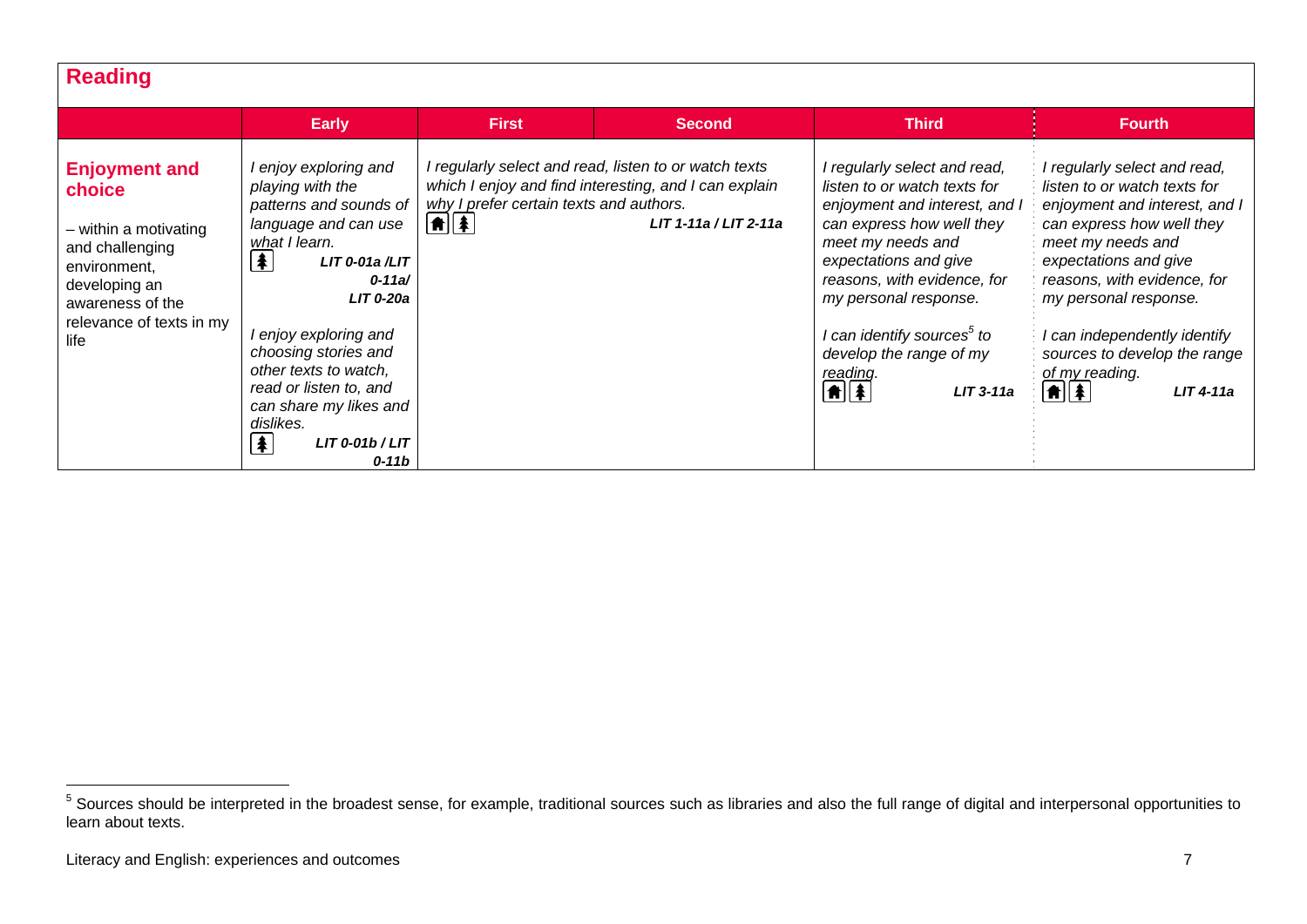| <b>Reading (continued)</b>                                                                                                                                                           |                                                                                                                                                                                                                                             |                                                                                                                                                                                                                |                                                                                                                                                                                                       |                                                                                                                                                                                                               |                                                                                                                                                                                                                  |  |  |
|--------------------------------------------------------------------------------------------------------------------------------------------------------------------------------------|---------------------------------------------------------------------------------------------------------------------------------------------------------------------------------------------------------------------------------------------|----------------------------------------------------------------------------------------------------------------------------------------------------------------------------------------------------------------|-------------------------------------------------------------------------------------------------------------------------------------------------------------------------------------------------------|---------------------------------------------------------------------------------------------------------------------------------------------------------------------------------------------------------------|------------------------------------------------------------------------------------------------------------------------------------------------------------------------------------------------------------------|--|--|
|                                                                                                                                                                                      | <b>Early</b>                                                                                                                                                                                                                                | <b>First</b>                                                                                                                                                                                                   | <b>Second</b>                                                                                                                                                                                         | <b>Third</b>                                                                                                                                                                                                  | <b>Fourth</b>                                                                                                                                                                                                    |  |  |
| <b>Tools for reading</b><br>- to help me use texts<br>with increasingly<br>complex or unfamiliar<br>ideas, structures and<br>vocabulary within and<br>beyond my place of<br>learning | I explore sounds,<br>letters and words,<br>discovering how they<br>work together, and I<br>can use what I learn to<br>help me as I read and<br>write.<br>$\left  \frac{1}{2} \right $<br><b>ENG 0-12a / LIT</b><br>$0 - 13a$<br>$LIT 0-21a$ | I can use my<br>knowledge of sight<br>vocabulary, phonics,<br>context clues.<br>punctuation and<br>grammar to read with<br>understanding and<br>expression.<br>$\left  \mathbf{f} \right $<br><b>ENG 1-12a</b> | $\left  \mathbf{f} \right $                                                                                                                                                                           | Through developing my knowledge of context clues, punctuation, grammar and layout, I can<br>read unfamiliar texts with increasing fluency, understanding and expression.<br>ENG 2-12a / ENG 3-12a / ENG 4-12a |                                                                                                                                                                                                                  |  |  |
|                                                                                                                                                                                      |                                                                                                                                                                                                                                             | I am learning to select<br>and use strategies and<br>resources before I<br>read, and as I read, to<br>help make the<br>meaning of texts clear.<br>$\boxed{\uparrow}$<br>$LIT$ 1-13a                            | I can select and use a range<br>of strategies and resources<br>before I read, and as I read,<br>to make meaning clear and<br>give reasons for my<br>selection.<br>$\boxed{\textbf{f}}$<br>$LIT$ 2-13a | I can select and use the<br>strategies and resources I<br>find most useful before I<br>read, and as I read, to<br>monitor and check my<br>understanding.<br>$\left  \mathbf{f} \right $<br>$LIT$ 3-13a        | Before and as I read, I can<br>apply strategies and use<br>resources independently to<br>help me read a wide variety<br>of texts and/or find the<br>information I need.<br>$  \hat{\mathbf{n}}  $<br>$LIT$ 4-13a |  |  |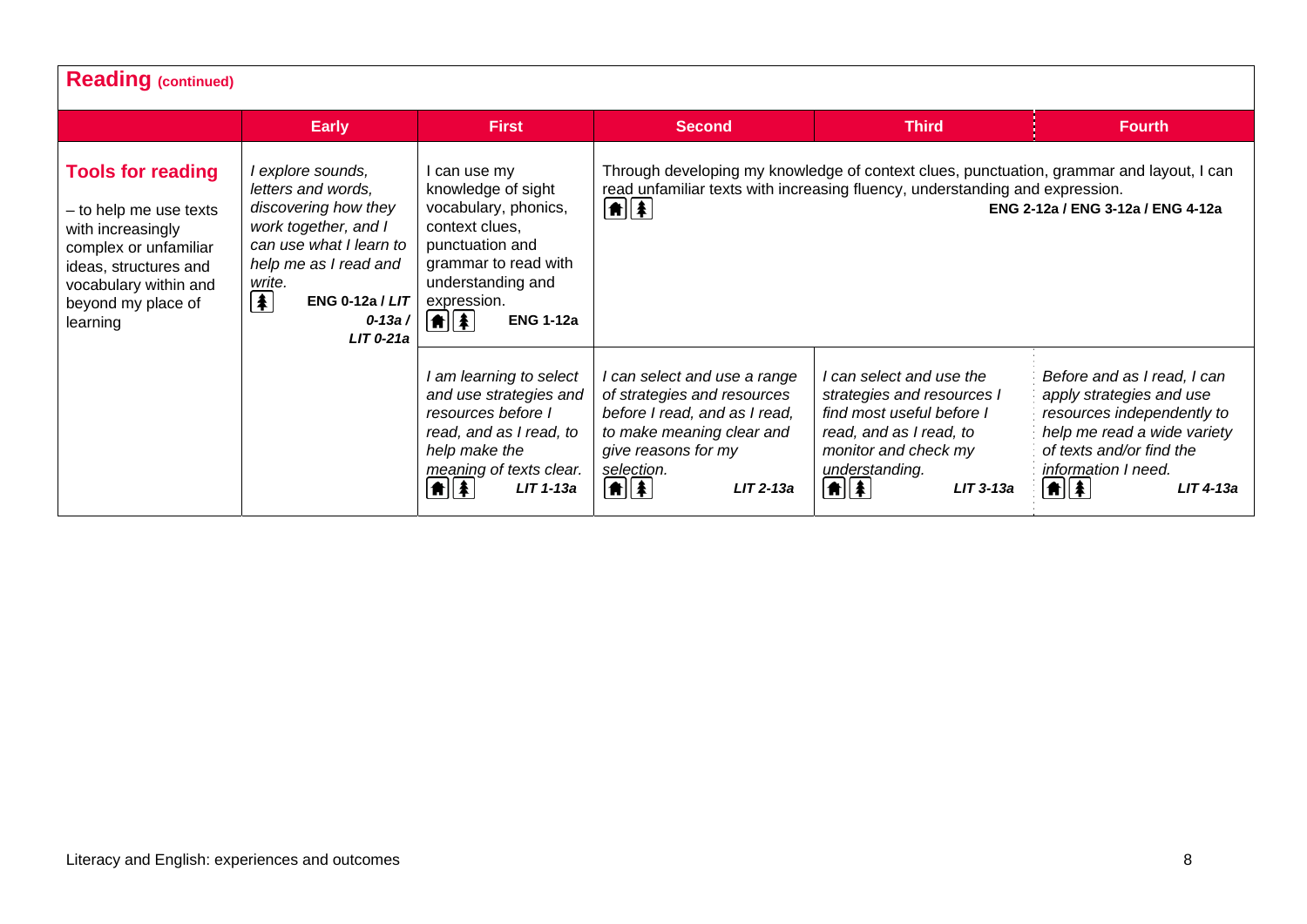| <b>Reading (continued)</b>                                                                                                                                            |                                                                                                                                                                                                        |                                                                                                                                                                                                  |                                                                                                                                                                                                                                                          |                                                                                                                                                                                                             |                           |  |  |  |
|-----------------------------------------------------------------------------------------------------------------------------------------------------------------------|--------------------------------------------------------------------------------------------------------------------------------------------------------------------------------------------------------|--------------------------------------------------------------------------------------------------------------------------------------------------------------------------------------------------|----------------------------------------------------------------------------------------------------------------------------------------------------------------------------------------------------------------------------------------------------------|-------------------------------------------------------------------------------------------------------------------------------------------------------------------------------------------------------------|---------------------------|--|--|--|
|                                                                                                                                                                       | <b>Early</b>                                                                                                                                                                                           | <b>First</b>                                                                                                                                                                                     | <b>Second</b>                                                                                                                                                                                                                                            | <b>Third</b>                                                                                                                                                                                                | <b>Fourth</b>             |  |  |  |
| <b>Finding and using</b><br><b>information</b><br>- when reading and<br>using fiction and non-<br>fiction texts with<br>increasingly complex<br>ideas, structures and | I use signs, books or<br>other texts to find<br>useful or interesting<br>information and I use<br>this to plan, make<br>choices or learn new<br>things.<br>$\left  \frac{1}{2} \right $<br>$LIT$ 0-14a | Using what I know<br>about the features of<br>different types of texts,<br>I can find, select, sort<br>and use information for<br>a specific purpose.<br>$\frac{1}{2}$<br>$LIT$ 1-14a            | Using what I know about the<br>features of different types of<br>texts, I can find, select and<br>sort information from a<br>variety of sources and use<br>this for different purposes.<br>$\left  \mathbf{f} \right $<br>$LIT$ 2-14a                    | Using what I know about the features of different types of<br>texts, I can find, select, sort, summarise, link and use<br>information from different sources.<br>$\boxed{\uparrow}$                         | $LIT$ 3-14a / $LIT$ 4-14a |  |  |  |
| specialist vocabulary                                                                                                                                                 |                                                                                                                                                                                                        | I am learning to make<br>notes under given<br>headings and use<br>them to understand<br>information, explore<br>ideas and problems<br>and create new texts.<br>$\boxed{\uparrow}$<br>$LIT$ 1-15a | can make notes, organise<br>them under suitable<br>headings and use them to<br>understand information,<br>develop my thinking, explore<br>problems and create new<br>texts, using my own words as<br>appropriate.<br>$\boxed{\textbf{f}}$<br>$LIT$ 2-15a | I can make notes and organise them to develop my thinking,<br>help retain and recall information, explore issues and create<br>new texts, using my own words as appropriate.<br>$\left  \mathbf{f} \right $ | LIT 3-15a / LIT 4-15a     |  |  |  |

٦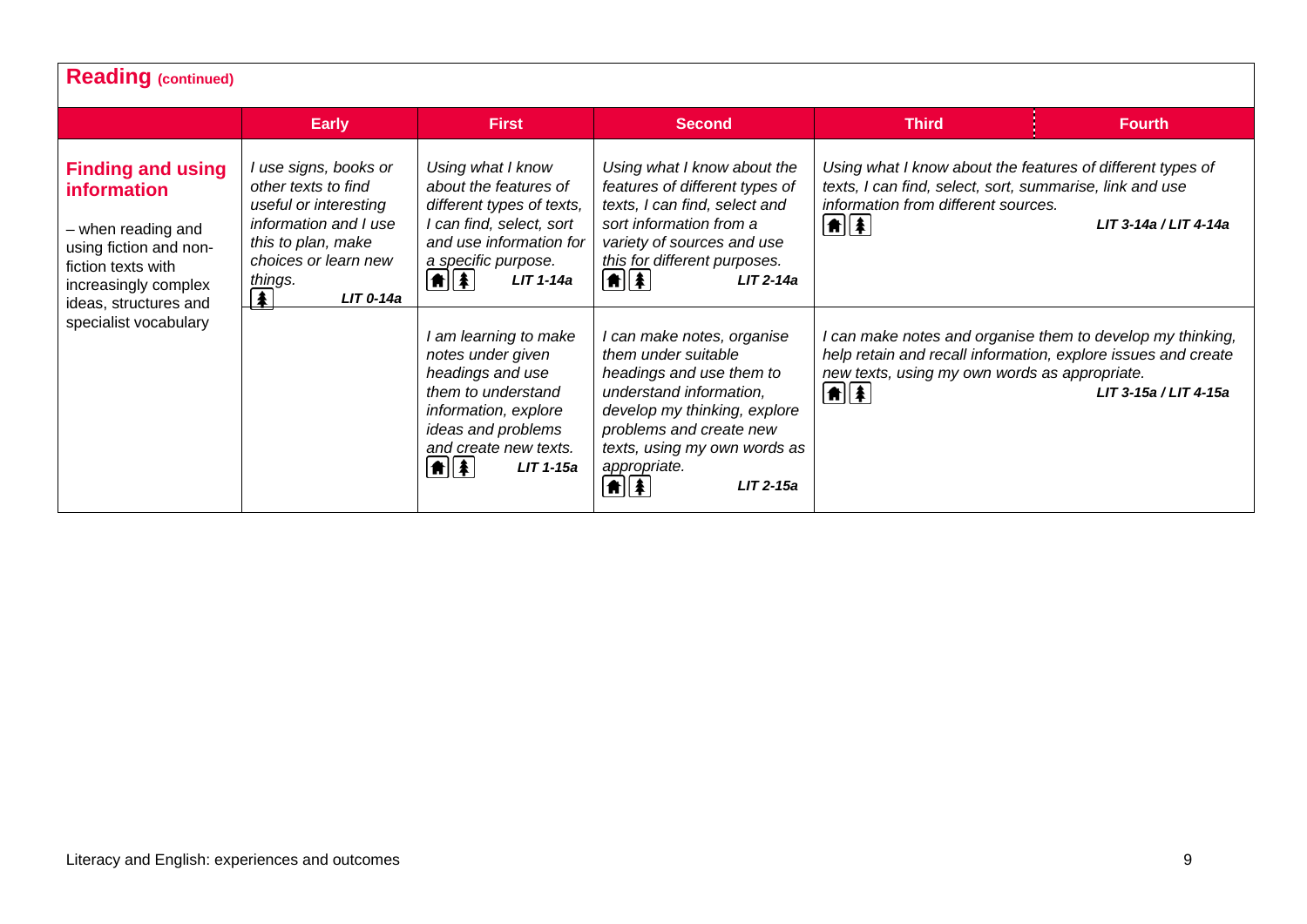| <b>Reading (continued)</b>                                                                                                                                                                                                        |                                                                                                                                                                                                            |                                                                                                                                                                                                                                 |                                                                                                                                                                                                                                             |                                                                                                                                                                                                                                                                                                                                                                                                                                     |                                                                                                                                                                                                                                                                                                                                                                                    |  |  |
|-----------------------------------------------------------------------------------------------------------------------------------------------------------------------------------------------------------------------------------|------------------------------------------------------------------------------------------------------------------------------------------------------------------------------------------------------------|---------------------------------------------------------------------------------------------------------------------------------------------------------------------------------------------------------------------------------|---------------------------------------------------------------------------------------------------------------------------------------------------------------------------------------------------------------------------------------------|-------------------------------------------------------------------------------------------------------------------------------------------------------------------------------------------------------------------------------------------------------------------------------------------------------------------------------------------------------------------------------------------------------------------------------------|------------------------------------------------------------------------------------------------------------------------------------------------------------------------------------------------------------------------------------------------------------------------------------------------------------------------------------------------------------------------------------|--|--|
|                                                                                                                                                                                                                                   | <b>Early</b>                                                                                                                                                                                               | <b>First</b>                                                                                                                                                                                                                    | <b>Second</b>                                                                                                                                                                                                                               | <b>Third</b>                                                                                                                                                                                                                                                                                                                                                                                                                        | <b>Fourth</b>                                                                                                                                                                                                                                                                                                                                                                      |  |  |
| Understanding,<br>analysing and<br>evaluating<br>- investigating and/or<br>appreciating fiction and<br>non-fiction texts with<br>increasingly complex<br>ideas, structures and<br>specialist vocabulary for<br>different purposes | To help me<br>understand stories and<br>other texts, I ask<br>questions and link<br>what I am learning with<br>what I already know.<br>$\clubsuit$<br>$LIT$ 0-07a / $LIT$<br>$0 - 16a$<br><b>ENG 0-17a</b> | To show my<br>understanding across<br>different areas of<br>learning, I can identify<br>and consider the<br>purpose and main<br>ideas of a text.<br>$\frac{1}{2}$<br>$LIT$ 1-16a                                                | To show my understanding<br>across different areas of<br>learning, I can identify and<br>consider the purpose and<br>main ideas of a text and use<br>supporting detail.<br>$\frac{1}{2}$<br>$LIT 2-16a$                                     | To show my understanding<br>across different areas of<br>learning, I can:<br>identify and consider the<br>$\bullet$<br>purpose, main concerns<br>or concepts and use<br>supporting detail<br>make inferences from<br>$\bullet$<br>key statements<br>identify and discuss<br>similarities and<br>differences between<br>different types of text.<br>$\left  \hat{\mathbf{n}} \right  \left  \hat{\mathbf{A}} \right $<br>$LIT$ 3-16a | To show my understanding<br>across different areas of<br>learning, I can:<br>clearly state the purpose,<br>main concerns, concepts<br>or arguments and use<br>supporting detail<br>make inferences from<br>key statements and state<br>these accurately in my<br>own words<br>compare and contrast<br>different types of text.<br>$\left  \mathbf{\hat{n}} \right $<br>$LIT$ 4-16a |  |  |
|                                                                                                                                                                                                                                   |                                                                                                                                                                                                            | To show my<br>understanding, I can<br>respond to different<br>kinds of questions and<br>other close reading<br>tasks and I am<br>learning to create<br>some questions of my<br>own.<br>$\boxed{\textbf{f}}$<br><b>ENG 1-17a</b> | To show my understanding, I<br>can respond to literal,<br>inferential and evaluative<br>questions and other close<br>reading tasks and can create<br>different kinds of questions of<br>my own.<br>$\boxed{\textbf{f}}$<br><b>ENG 2-17a</b> | To show my understanding, I<br>can comment, with evidence,<br>on the content and form of<br>short and extended texts,<br>and respond to literal,<br>inferential and evaluative<br>questions and other types of<br>close reading tasks.<br>11 年 1<br><b>ENG 3-17a</b>                                                                                                                                                                | To show my understanding, I<br>can give detailed, evaluative<br>comments, with evidence, on<br>the content and form of short<br>and extended texts, and<br>respond to different kinds of<br>questions and other types of<br>close reading tasks.<br>$ \hat{\bm{\pi}}  \hat{\bm{z}} $<br><b>ENG 4-17a</b>                                                                           |  |  |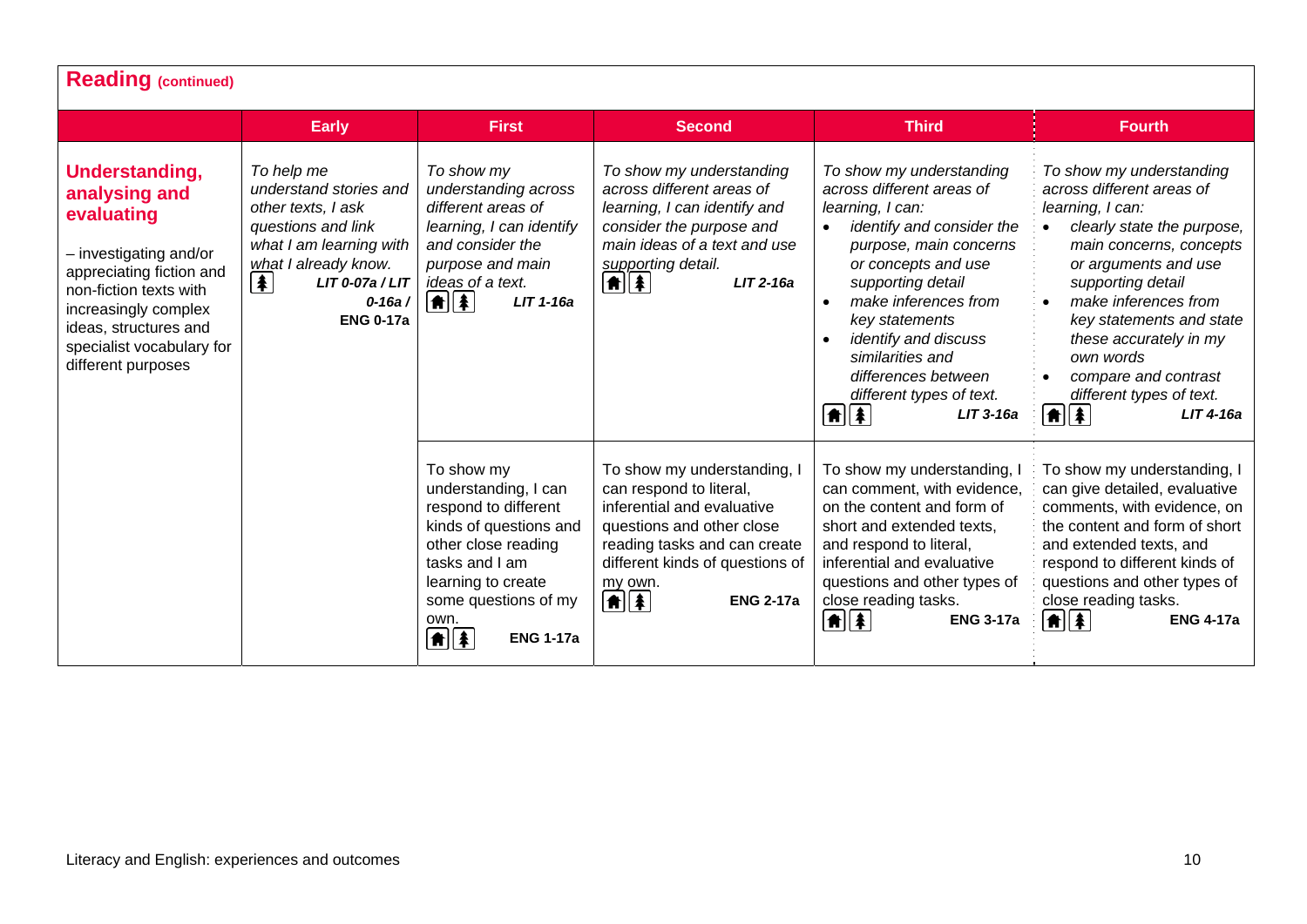| <b>Reading (continued)</b>                                          |                                                                                                                                                               |                                                                                                                                                                                                                                                                                     |                                                                                                                                                                                                                                                                                                                                     |                                                                                                                                                                                                                                                                                                                                                                                                                                                                               |                                                                                                                                                                                                                                                                                                                                                                                                                                                                                                                                                              |  |  |
|---------------------------------------------------------------------|---------------------------------------------------------------------------------------------------------------------------------------------------------------|-------------------------------------------------------------------------------------------------------------------------------------------------------------------------------------------------------------------------------------------------------------------------------------|-------------------------------------------------------------------------------------------------------------------------------------------------------------------------------------------------------------------------------------------------------------------------------------------------------------------------------------|-------------------------------------------------------------------------------------------------------------------------------------------------------------------------------------------------------------------------------------------------------------------------------------------------------------------------------------------------------------------------------------------------------------------------------------------------------------------------------|--------------------------------------------------------------------------------------------------------------------------------------------------------------------------------------------------------------------------------------------------------------------------------------------------------------------------------------------------------------------------------------------------------------------------------------------------------------------------------------------------------------------------------------------------------------|--|--|
|                                                                     | <b>Early</b>                                                                                                                                                  | <b>First</b>                                                                                                                                                                                                                                                                        | <b>Second</b>                                                                                                                                                                                                                                                                                                                       | <b>Third</b>                                                                                                                                                                                                                                                                                                                                                                                                                                                                  | <b>Fourth</b>                                                                                                                                                                                                                                                                                                                                                                                                                                                                                                                                                |  |  |
| <b>Understanding,</b><br>analysing and<br>evaluating<br>(continued) |                                                                                                                                                               | To help me develop an<br>informed view, I can<br>recognise the<br>difference between<br>fact and opinion.<br>$\frac{1}{2}$<br>LIT 1-18a                                                                                                                                             | To help me develop an<br>informed view, I can identify<br>and explain the difference<br>between fact and opinion,<br>recognise when I am being<br>influenced, and have<br>assessed how useful and<br>believable my sources are.<br>$  \hat{\mathbf{n}}  $ $\hat{\mathbf{z}}$<br>$LIT$ 2-18a                                         | To help me develop an<br>informed view, I am exploring<br>the techniques used to<br>influence my opinion. I can<br>recognise persuasion and<br>assess the reliability of<br>information and credibility<br>and value of my sources.<br>$  \hat{\mathbf{n}}  \hat{\mathbf{z}}  $<br>LIT 3-18a                                                                                                                                                                                  | To help me develop an<br>informed view, I can<br>recognise persuasion and<br>bias, identify some of the<br>techniques used to influence<br>my opinion, and assess the<br>reliability of information and<br>credibility and value of my<br>sources.<br>$\left[ \frac{1}{2} \right]$<br>$LIT$ 4-18a                                                                                                                                                                                                                                                            |  |  |
|                                                                     | I enjoy exploring<br>events and characters<br>in stories and other<br>texts, sharing my<br>thoughts in different<br>ways.<br>$\overline{\ast}$<br>$LIT$ 0-19a | I can share my<br>thoughts about<br>structure, characters<br>and/or setting,<br>recognise the writer's<br>message and relate it<br>to my own<br>experiences, and<br>comment on the<br>effective choice of<br>words and other<br>features.<br>$\boxed{\uparrow}$<br><b>ENG 1-19a</b> | I can:<br>discuss structure,<br>characterisation and/or<br>setting<br>recognise the relevance<br>$\bullet$<br>of the writer's theme and<br>how this relates to my<br>own and others'<br>experiences<br>discuss the writer's style<br>and other features<br>appropriate to genre.<br>$\left  \mathbf{f} \right $<br><b>ENG 2-19a</b> | I can:<br>discuss and evaluate the<br>structure,<br>characterisation and/or<br>setting using some<br>supporting evidence<br>identify the main theme<br>$\bullet$<br>of the text and recognise<br>the relevance this has to<br>my own and others'<br>experiences<br>identify and comment on<br>$\bullet$<br>aspects of the writer's<br>style and other features<br>appropriate to genre<br>using some relevant<br>evidence.<br>$\left  \mathbf{f} \right $<br><b>ENG 3-19a</b> | I can:<br>discuss and evaluate the<br>effectiveness of<br>structure,<br>characterisation and/or<br>setting using some<br>supporting evidence<br>identify how the writer's<br>main theme or central<br>concerns are revealed<br>and can recognise how<br>they relate to my own<br>and others' experiences<br>identify and make a<br>personal evaluation of<br>the effect of aspects of<br>the writer's style and<br>other features<br>appropriate to genre<br>using some relevant<br>evidence and<br>terminology.<br>$\boxed{\textbf{f}}$<br><b>ENG 4-19a</b> |  |  |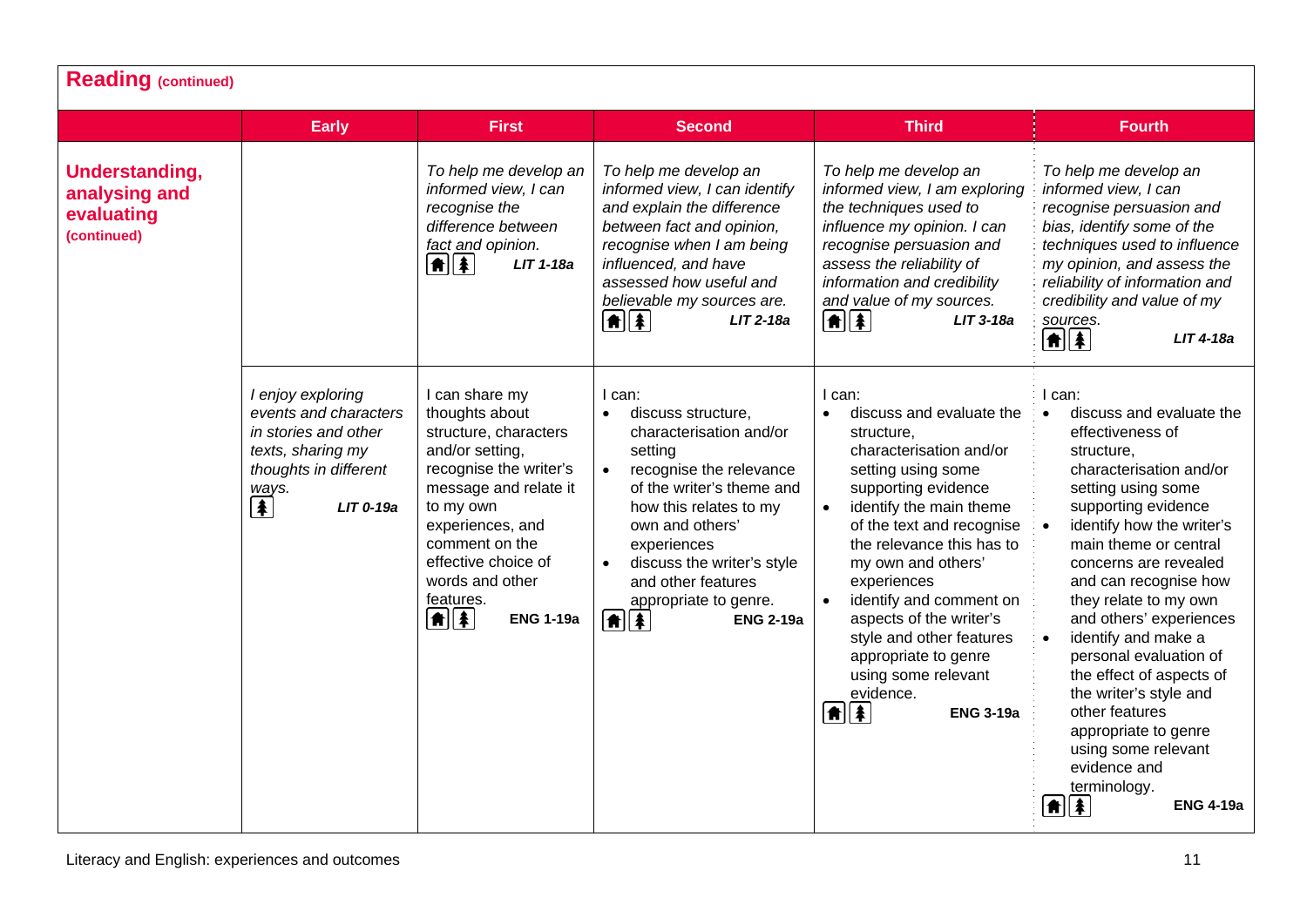| <b>Writing</b>                                                                                                                                                      |                                                                                                                                                                                |                                         |                                                                                                                                       |                                                                            |                                                                                                                                                       |
|---------------------------------------------------------------------------------------------------------------------------------------------------------------------|--------------------------------------------------------------------------------------------------------------------------------------------------------------------------------|-----------------------------------------|---------------------------------------------------------------------------------------------------------------------------------------|----------------------------------------------------------------------------|-------------------------------------------------------------------------------------------------------------------------------------------------------|
|                                                                                                                                                                     | <b>Early</b>                                                                                                                                                                   | <b>First</b>                            | <b>Second</b>                                                                                                                         | <b>Third</b>                                                               | <b>Fourth</b>                                                                                                                                         |
| <b>Enjoyment and</b><br>choice<br>- within a motivating<br>and challenging<br>environment,<br>developing an<br>awareness of the<br>relevance of texts in my<br>life | enjoy exploring and<br>playing with the<br>patterns and sounds of<br>language and can use<br>what I learn.<br>$\bigoplus$<br>$LIT 0-01a/LIT$<br>$0 - 11a/$<br><b>LIT 0-20a</b> | the needs of my audience.<br>$\bigcirc$ | I enjoy creating texts of my choice and I regularly<br>select subject, purpose, format and resources to suit<br>LIT 1-20a / LIT 2-20a | resources to suit the needs of my audience.<br>$\left  \mathbf{f} \right $ | l enjoy creating texts of my choice and I am developing my<br>own style. I can regularly select subject, purpose, format and<br>LIT 3-20a / LIT 4-20a |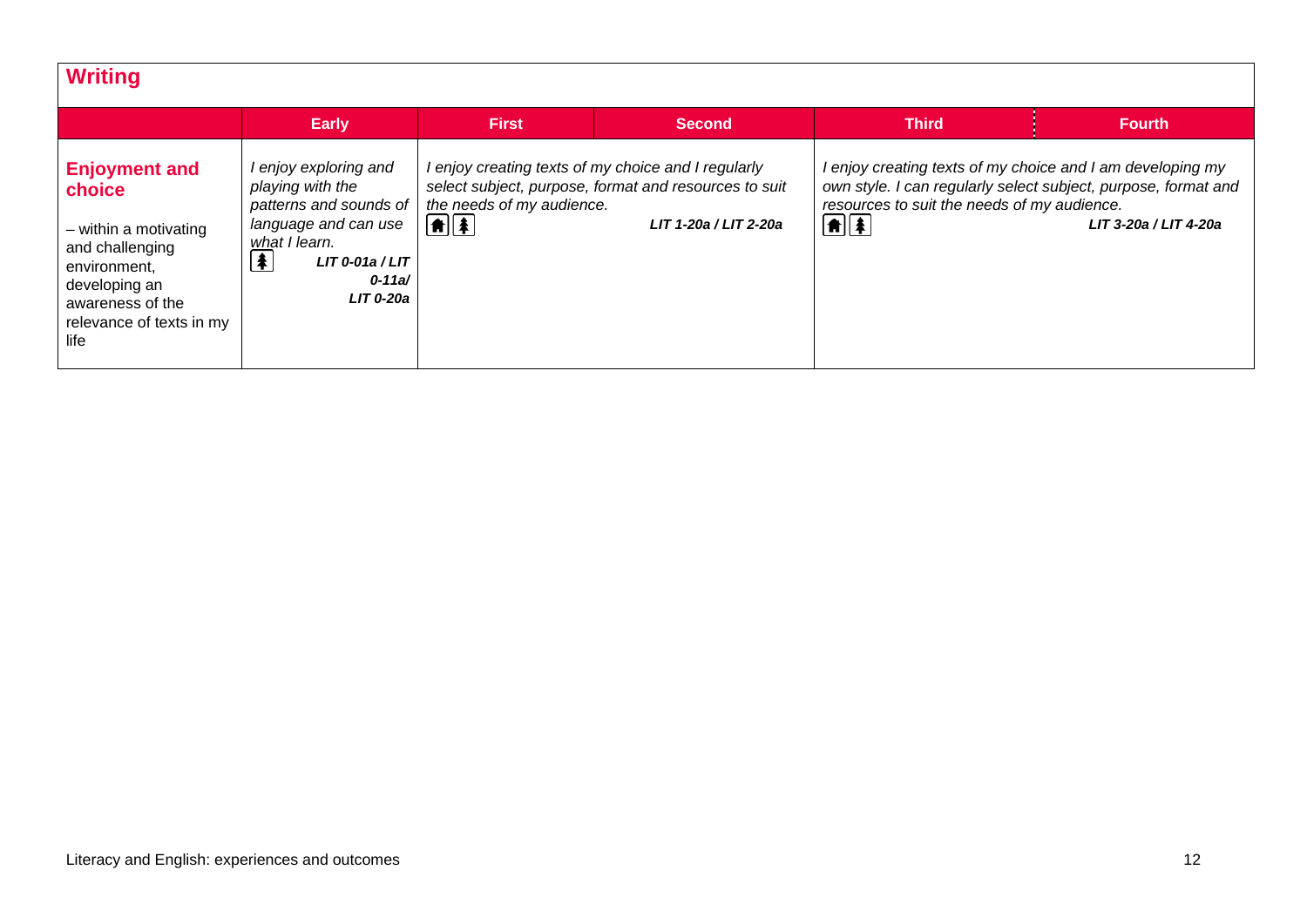| <b>Writing (continued)</b>                                                                                                                                          |                                                                                                                                                                                                                                                   |                                                                                                                                                                                                                                    |                                                                                                                                                                                                                     |                                                                                                                                                                                                                                                                                             |                                                                                                                                                                                                               |  |
|---------------------------------------------------------------------------------------------------------------------------------------------------------------------|---------------------------------------------------------------------------------------------------------------------------------------------------------------------------------------------------------------------------------------------------|------------------------------------------------------------------------------------------------------------------------------------------------------------------------------------------------------------------------------------|---------------------------------------------------------------------------------------------------------------------------------------------------------------------------------------------------------------------|---------------------------------------------------------------------------------------------------------------------------------------------------------------------------------------------------------------------------------------------------------------------------------------------|---------------------------------------------------------------------------------------------------------------------------------------------------------------------------------------------------------------|--|
|                                                                                                                                                                     | <b>Early</b>                                                                                                                                                                                                                                      | <b>First</b>                                                                                                                                                                                                                       | <b>Second</b>                                                                                                                                                                                                       | <b>Third</b>                                                                                                                                                                                                                                                                                | <b>Fourth</b>                                                                                                                                                                                                 |  |
| <b>Tools for writing</b><br>- using knowledge of<br>technical aspects to<br>help my writing<br>communicate effectively<br>within and beyond my<br>place of learning | I explore sounds,<br>letters and words,<br>discovering how they<br>work together, and I<br>can use what I learn to<br>help me as I read or<br>write.<br>$\left  \mathbf{\pmb{*}} \right $<br><b>ENG 0-12a / LIT</b><br>$0 - 13a /$<br>$LIT 0-21a$ | I can spell the most<br>commonly-used<br>words, using my<br>knowledge of letter<br>patterns and spelling<br>rules and use<br>resources to help me<br>spell tricky or<br>unfamiliar words.<br>$  \hat{\mathbf{f}}  $<br>$LIT 1-21a$ | I can spell most of the words<br>I need to communicate, using<br>spelling rules, specialist<br>vocabulary, self-correction<br>techniques and a range of<br>resources.<br>$\left  \mathbf{f} \right $<br>$LIT 2-21a$ | I can use a range of<br>strategies and resources and<br>spell most of the words I<br>need to use, including<br>specialist vocabulary, and<br>ensure that my spelling is<br>accurate.<br>$\left  \mathbf{f} \right $<br>$LIT$ 3-21a                                                          | I can use a range of<br>strategies and resources<br>independently and ensure<br>that my spelling, including<br>specialist vocabulary, is<br>accurate.<br>$\left[ \frac{1}{2} \right]$<br>$LIT$ 4-21a          |  |
|                                                                                                                                                                     | As I play and learn, I<br>enjoy exploring<br>interesting materials<br>for writing and different<br>ways of recording my<br>experiences and<br>feelings, ideas and<br>information.<br>$\clubsuit$<br>$LIT$ 0-21 $b$                                | I can write<br>independently, use<br>appropriate<br>punctuation and order<br>and link my sentences<br>in a way that makes<br>sense.<br>$\frac{1}{2}$<br>$LIT 1-22a$                                                                | In both short and extended<br>texts, I can use appropriate<br>punctuation, vary my<br>sentence structures and<br>divide my work into<br>paragraphs in a way that<br>makes sense to my reader.<br>匍達<br>$LIT 2-22a$  | As appropriate to my purpose and type of text, I can<br>punctuate and structure different types of sentences with<br>sufficient accuracy, and arrange these to make meaning<br>clear, showing straightforward relationships between<br>paragraphs.<br>$\parallel \hat{r} \parallel \hat{r}$ | LIT 3-22a / LIT 4-22a                                                                                                                                                                                         |  |
|                                                                                                                                                                     |                                                                                                                                                                                                                                                   | Throughout the writing<br>process, I can check<br>that my writing makes<br>sense.<br>$\boxed{\uparrow}$<br>$LIT$ 1-23a                                                                                                             | Throughout the writing<br>process, I can check that my<br>writing makes sense and<br>meets its purpose.<br>$\boxed{\uparrow}$ $\boxed{\uparrow}$<br>$LIT 2-23a$                                                     | Throughout the writing<br>process, I can review and<br>edit my writing to ensure that<br>it meets its purpose and<br>communicates meaning at<br>first reading.<br>$\parallel \hat{\bm{\pi}} \parallel \hat{\bm{\ast}}$<br>$LIT$ 3-23a                                                       | Throughout the writing<br>process, I can review and<br>edit my writing independently<br>to ensure that it meets its<br>purpose and communicates<br>meaning clearly at first<br>reading.<br>角∥条<br>$LIT$ 4-23a |  |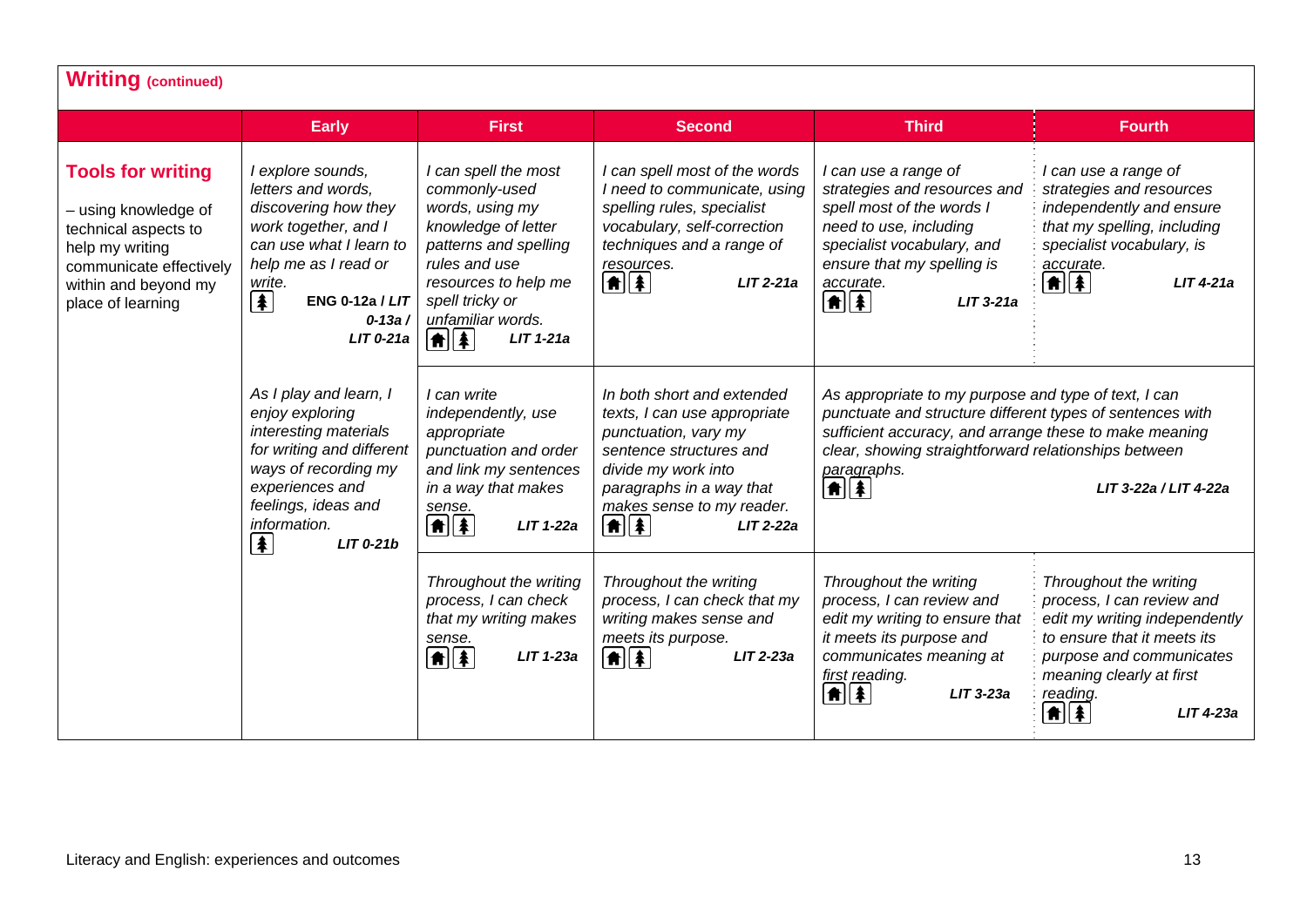| Writing (continued)                     |              |                                                                                                                                                                                                |                                                                                                                                                                                              |                                                                                                                                                                                                                                                                                     |                                                                                                                                 |
|-----------------------------------------|--------------|------------------------------------------------------------------------------------------------------------------------------------------------------------------------------------------------|----------------------------------------------------------------------------------------------------------------------------------------------------------------------------------------------|-------------------------------------------------------------------------------------------------------------------------------------------------------------------------------------------------------------------------------------------------------------------------------------|---------------------------------------------------------------------------------------------------------------------------------|
|                                         | <b>Early</b> | <b>First</b>                                                                                                                                                                                   | <b>Second</b>                                                                                                                                                                                | <b>Third</b>                                                                                                                                                                                                                                                                        | <b>Fourth</b>                                                                                                                   |
| <b>Tools for writing</b><br>(continued) |              | l can present my<br>writing in a way that<br>will make it legible and<br>attractive for my<br>reader, combining<br>words, images and<br>other features.<br>$\boxed{\textbf{f}}$<br>$LIT$ 1-24a | I consider the impact that<br>layout and presentation will<br>have and can combine<br>lettering, graphics and other<br>features to engage my<br>reader.<br>$\boxed{\uparrow}$<br>$LIT 2-24a$ | I can consider the impact that I can justify my choice and<br>layout and presentation will<br>have on my reader, selecting presentation in terms of the<br>and using a variety of<br>features appropriate to<br>purpose and audience.<br>$\left  \mathbf{f} \right $<br>$LIT$ 3-24a | $\frac{1}{2}$ use of layout and<br>intended impact on my<br>reader.<br>$\frac{1}{2}$ $\frac{1}{2}$ $\frac{1}{2}$<br>$LIT$ 4-24a |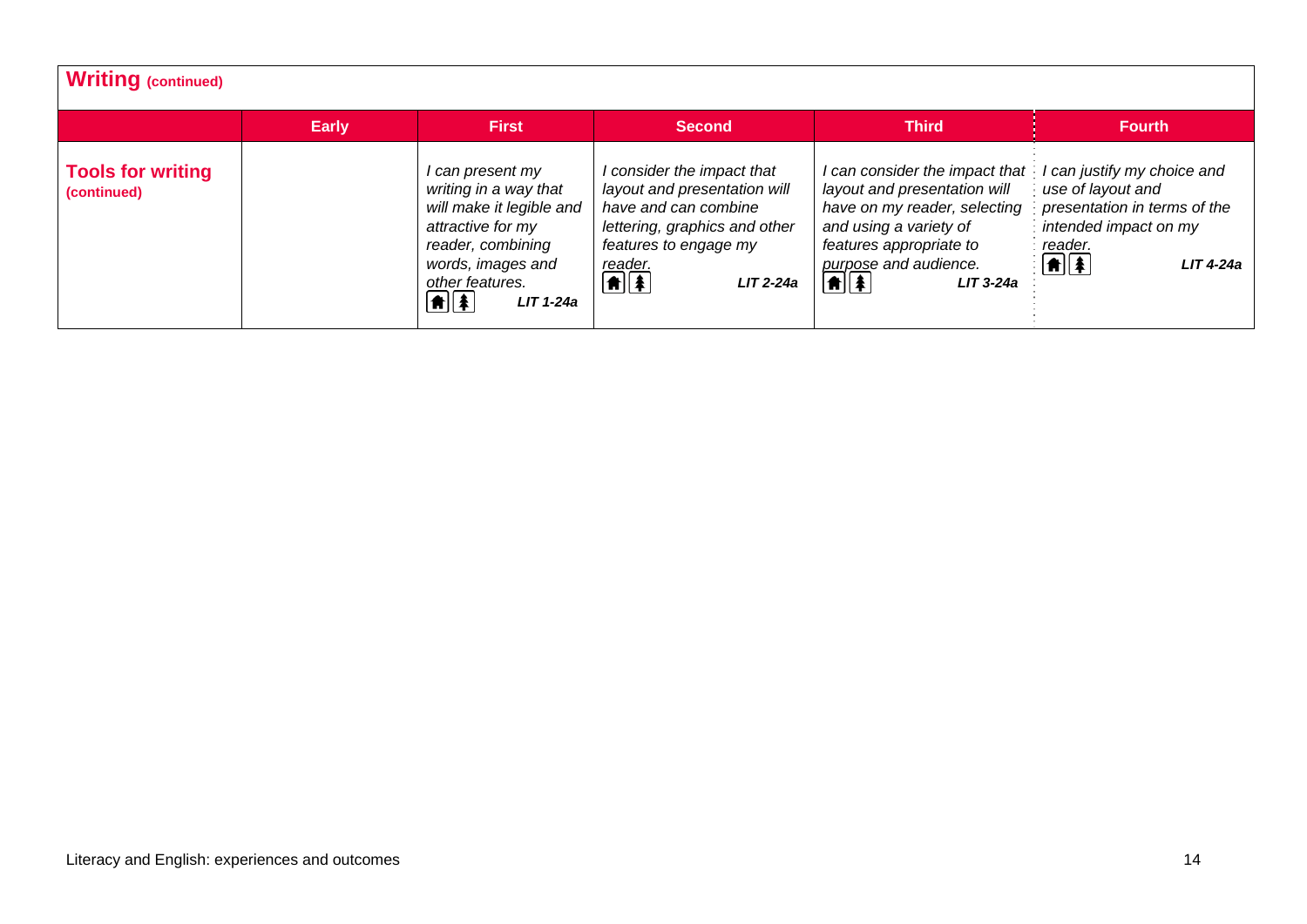|                                                                                                                                           | <b>Early</b>                                                                                                                                                                              | <b>First</b>                                                                                                                                                                                                                                                                             | <b>Second</b>                                                                                                                                                                                                                                                                                               | <b>Third</b>                                                                                                                                                                                                                                                                                                                                                                                                   | <b>Fourth</b>                                                                                                                                                                                                                                                                                                                         |
|-------------------------------------------------------------------------------------------------------------------------------------------|-------------------------------------------------------------------------------------------------------------------------------------------------------------------------------------------|------------------------------------------------------------------------------------------------------------------------------------------------------------------------------------------------------------------------------------------------------------------------------------------|-------------------------------------------------------------------------------------------------------------------------------------------------------------------------------------------------------------------------------------------------------------------------------------------------------------|----------------------------------------------------------------------------------------------------------------------------------------------------------------------------------------------------------------------------------------------------------------------------------------------------------------------------------------------------------------------------------------------------------------|---------------------------------------------------------------------------------------------------------------------------------------------------------------------------------------------------------------------------------------------------------------------------------------------------------------------------------------|
| <b>Organising and</b><br>using information<br>- considering texts to<br>help create short and<br>extended texts for<br>different purposes |                                                                                                                                                                                           | I am learning to use my<br>notes and other types<br>of writing to help me<br>understand information<br>and ideas, explore<br>problems, generate<br>and develop ideas or<br>create new text.<br>$\bigcirc$<br>$LIT$ 1-25a                                                                 | I can use my notes and other<br>types of writing to help me<br>understand information and<br>ideas, explore problems,<br>make decisions, generate<br>and develop ideas or create<br>new text.<br>I recognise the need to<br>acknowledge my sources<br>and can do this<br>appropriately.<br>LIT 2-25a<br>⋔∥⋬ | I can use notes and other<br>types of writing to generate<br>and develop ideas, retain<br>and recall information,<br>explore problems, make<br>decisions, generate and<br>develop ideas or create<br>original text.<br>I recognise when it is<br>appropriate to quote from<br>sources and when I should<br>put points into my own<br>words. I can acknowledge<br>my sources appropriately.<br><b>LIT 3-25a</b> | I can use notes and other<br>types of writing to generate<br>and develop ideas, retain<br>and recall information,<br>explore problems, make<br>decisions, or create original<br>text.<br>I can make appropriate and<br>responsible use of sources<br>and acknowledge these<br>appropriately.<br>$  \hat{\mathbf{f}}  $<br>$LIT$ 4-25a |
|                                                                                                                                           | Within real and<br>imaginary situations, I<br>share experiences and<br>feelings, ideas and<br>information in a way<br>that communicates my<br>message.<br>$\blacktriangle$<br>$LIT$ 0-26a | By considering the<br>type of text I am<br>creating, <sup>6</sup> I can select<br>ideas and relevant<br>information, organise<br>these in a logical<br>sequence and use<br>words which will be<br>interesting and/or<br>useful for others.<br>$LIT$ 1-26a<br>$\left  \mathbf{f} \right $ | By considering the type of<br>text I am creating, I can<br>select ideas and relevant<br>information, organise these<br>in an appropriate way for my<br>purpose and use suitable<br>vocabulary for my audience.<br>$\frac{1}{\frac{1}{2}}$<br>$LIT 2-26a$                                                    | By considering the type of text I am creating, I can<br>independently select ideas and relevant information for<br>different purposes, and organise essential information or<br>ideas and any supporting detail in a logical order. I can use<br>suitable vocabulary to communicate effectively with my<br>audience.<br>$\left  \mathbf{f} \right $<br>LIT 3-26a / LIT 4-26a                                   |                                                                                                                                                                                                                                                                                                                                       |

 $6$  These will include the range of texts and media described in the principles and practice paper.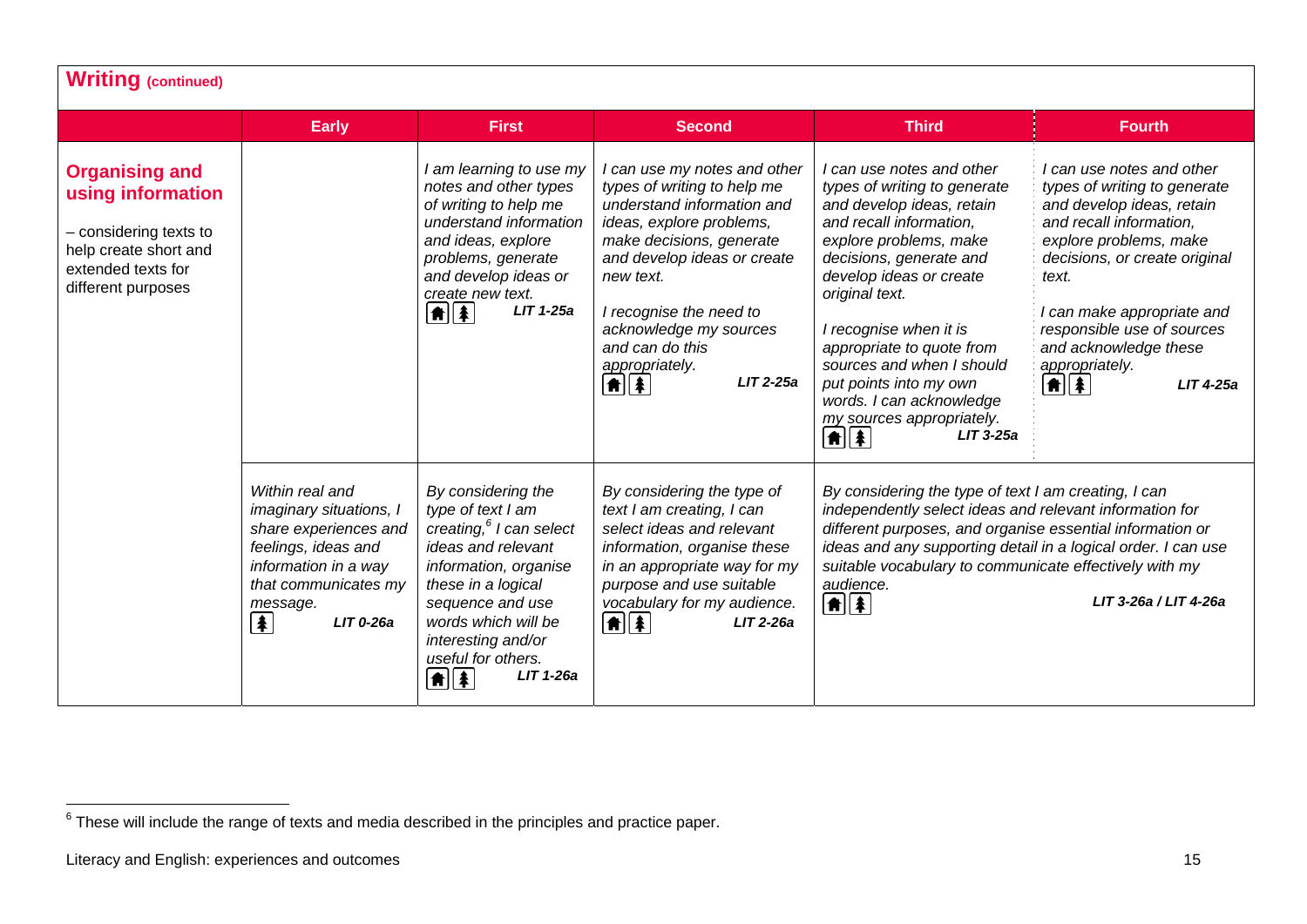| <b>Writing (continued)</b>                                                                                                                                                                               |              |                                                                                                                                                                            |                                                                                                                                                                        |                                                                                                                                                                                                      |                                                                                                                                                                                                                                                        |
|----------------------------------------------------------------------------------------------------------------------------------------------------------------------------------------------------------|--------------|----------------------------------------------------------------------------------------------------------------------------------------------------------------------------|------------------------------------------------------------------------------------------------------------------------------------------------------------------------|------------------------------------------------------------------------------------------------------------------------------------------------------------------------------------------------------|--------------------------------------------------------------------------------------------------------------------------------------------------------------------------------------------------------------------------------------------------------|
|                                                                                                                                                                                                          | <b>Early</b> | <b>First</b>                                                                                                                                                               | <b>Second</b>                                                                                                                                                          | <b>Third</b>                                                                                                                                                                                         | <b>Fourth</b>                                                                                                                                                                                                                                          |
| <b>Creating texts</b><br>- applying the elements<br>which writers use to<br>create different types of<br>short and extended<br>texts with increasingly<br>complex ideas,<br>structures and<br>vocabulary |              |                                                                                                                                                                            | I am learning to use<br>language and style in a way<br>which engages and/or<br>influences my reader.<br>$\left  \hat{\mathbf{f}} \right $<br><b>ENG 2-27a</b>          | I can engage and/or influence readers through my use of<br>language, style and tone as appropriate to genre.<br>▲≛                                                                                   | <b>ENG 3-27a / ENG 4-27a</b>                                                                                                                                                                                                                           |
|                                                                                                                                                                                                          |              | I can convey<br>information, describe<br>events or processes,<br>share my opinions or<br>persuade my reader in<br>different ways.<br>1 1<br>$LIT$ 1-28a / $LIT$<br>$1-29a$ | I can convey information,<br>describe events, explain<br>processes or combine ideas<br>in different ways.<br>$\boxed{\uparrow}$ $\boxed{\uparrow}$<br><b>LIT 2-28a</b> | I can convey information,<br>describe events, explain<br>processes or concepts, and<br>combine ideas in different<br>ways.<br>$\boxed{\textbf{f}}$<br>$LIT$ 3-28a                                    | I can convey information and<br>describe events, explain<br>processes or concepts,<br>providing substantiating<br>evidence, and synthesise<br>ideas or opinions in different<br>ways.<br>$\boxed{\textbf{f}}$ $\boxed{\textbf{f}}$<br><b>LIT 4-28a</b> |
|                                                                                                                                                                                                          |              |                                                                                                                                                                            | I can persuade, argue,<br>explore issues or express an<br>opinion using relevant<br>supporting detail and/or<br>evidence.<br>$\left  \mathbf{f} \right $<br>LIT 2-29a  | I can persuade, argue,<br>evaluate, explore issues or<br>express an opinion using a<br>clear line of thought, relevant<br>supporting detail and/or<br>evidence.<br>$\boxed{\uparrow}$<br>$LIT$ 3-29a | I can persuade, argue,<br>evaluate, explore issues or<br>express and justify opinions<br>within a convincing line of<br>thought, using relevant<br>supporting detail and/or<br>evidence.<br> ★  ↓ <br>LIT 4-29a                                        |